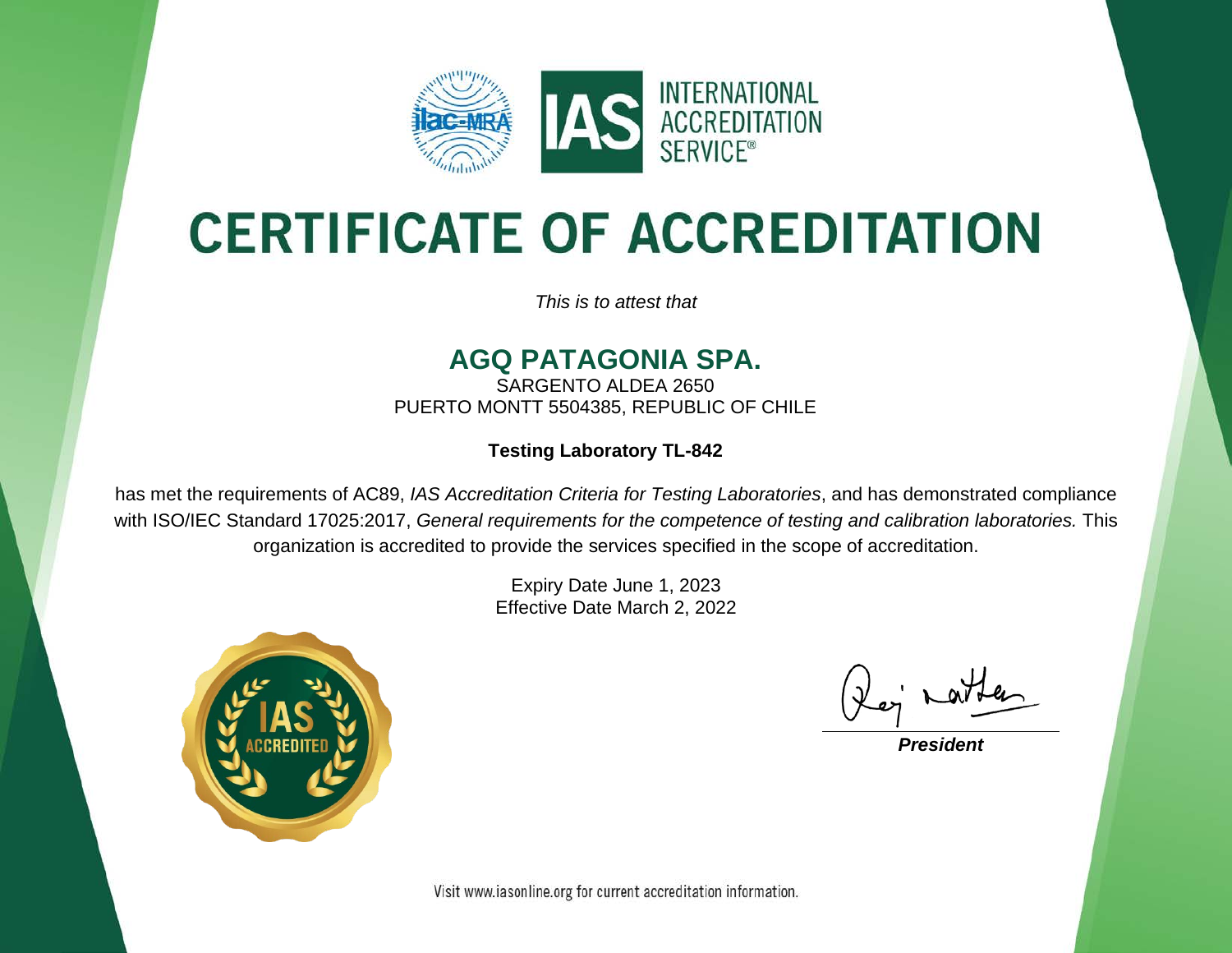International Accreditation Service, Inc. 3060 Saturn Street, Suite 100, Brea, California 92821, U.S.A. | www.iasonline.org

#### **AGQ PATAGONIA SPA.**

www.agqlabs.cl

#### **Contact Name** Daniela Campos **Contact Phone** +56-227544000

*Accredited to ISO/IEC 17025:2017 Effective Date March 2, 2022*

| <b>FIELDS OF</b><br><b>TESTING</b> | <b>MATERIAL/</b><br><b>MATRIX</b>              | DETERMINANT(S)/<br><b>ANALYTE(S)</b>        | <b>METHOD</b><br><b>REFERENCE</b>                                                                                                                                                                 |
|------------------------------------|------------------------------------------------|---------------------------------------------|---------------------------------------------------------------------------------------------------------------------------------------------------------------------------------------------------|
| <b>Food Microbiology</b>           | Food and Food<br>Products (including<br>water) | <b>Mesophilic Aerobic</b>                   | AOAC official method 990.12.<br>year 2002                                                                                                                                                         |
|                                    |                                                |                                             | Aerobic Plate Count in Foods in<br>food for human consumption                                                                                                                                     |
|                                    |                                                | Escherichia coli and<br>coliforms           | AOAC official method 991.14.<br>year 2002 - AOAC official<br>method 998.08. year 2002                                                                                                             |
|                                    |                                                |                                             | Coliforms an Escherichia Coli<br>Counts in Food - E. Coli<br>Petrifilm in food for human<br>consumption                                                                                           |
|                                    |                                                | Mold and yeasts                             | AOAC official method 997.02.<br>year 2002                                                                                                                                                         |
|                                    |                                                |                                             | Yeast and Mold Counts in Food<br>Petrifilm Method in food for<br>human consumption                                                                                                                |
|                                    |                                                | Enterobacteriaceae                          | AOAC official method 2003.01.<br>year 2006                                                                                                                                                        |
|                                    |                                                |                                             | Enumeration of<br>Enterobacteriaceae in Selected<br>Foods in food for human<br>consumption                                                                                                        |
|                                    |                                                | Staphylococcus aureus<br>coagulase positive | AOAC official method 2003.07.<br>year 2006                                                                                                                                                        |
|                                    |                                                |                                             | Method for the Enumeration of<br>Staphylococcus aureus in<br>Selected Dairy Foods in<br>processed and prepared foods,<br>Dairy products,<br>Vegetables/Frozen mixed,<br>Meat, Seafood and Poultry |
|                                    |                                                | Staphylococcus aureus<br>coagulase positive | AOAC official method 2003.11.<br>year 2006                                                                                                                                                        |



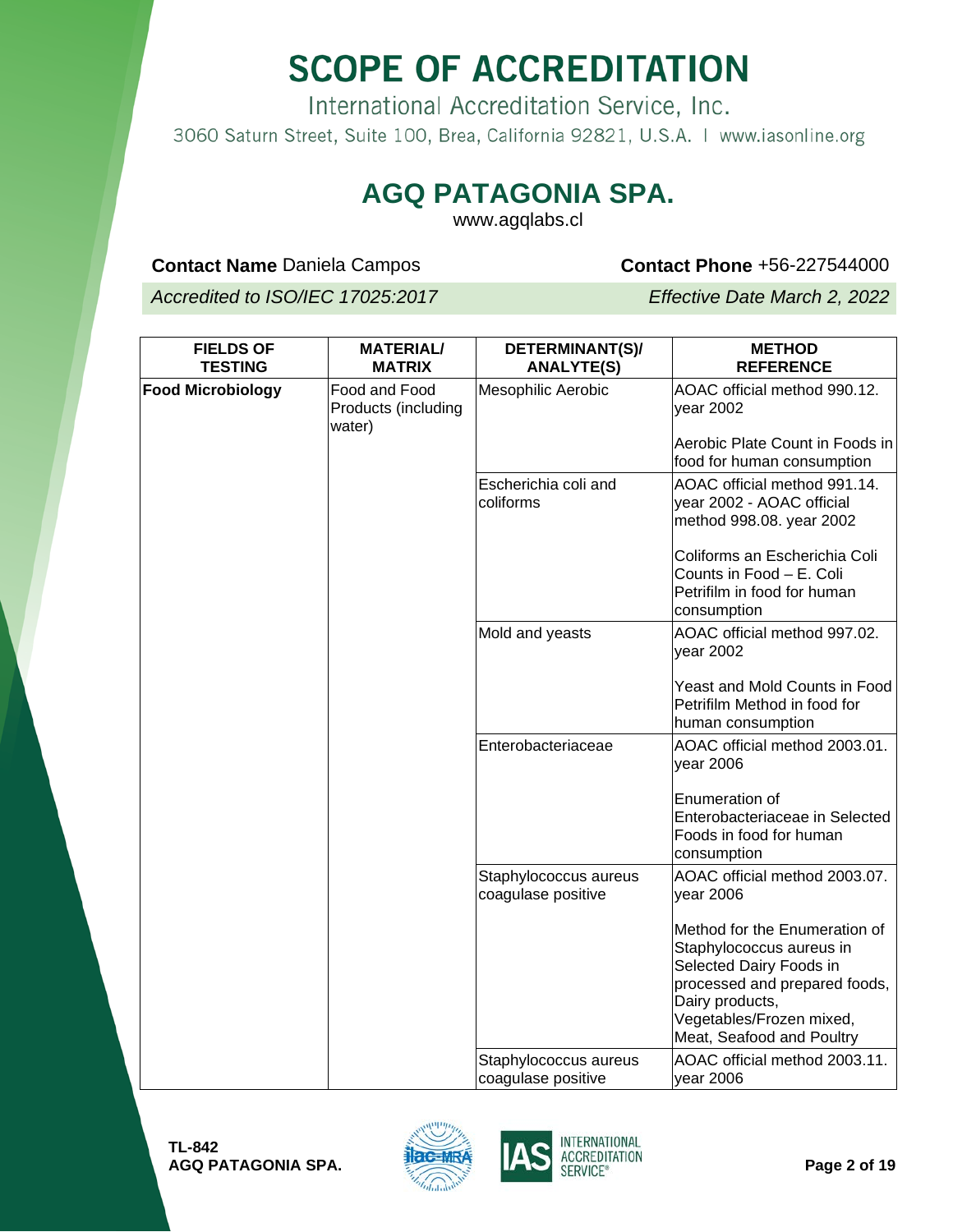International Accreditation Service, Inc.

| <b>FIELDS OF</b><br><b>TESTING</b>    | <b>MATERIAL/</b><br><b>MATRIX</b>                           | DETERMINANT(S)/<br><b>ANALYTE(S)</b>    | <b>METHOD</b><br><b>REFERENCE</b>                                                                                                                                                                                                                                                                               |
|---------------------------------------|-------------------------------------------------------------|-----------------------------------------|-----------------------------------------------------------------------------------------------------------------------------------------------------------------------------------------------------------------------------------------------------------------------------------------------------------------|
| <b>Food Microbiology</b><br>(cont'd.) | Food and Food<br>Products (including<br>water)<br>(cont'd.) |                                         | <b>Enumeration of Staphylococcus</b><br>aureus in Selected Meat, Sea<br>food, and Poultry Using<br>Petrifilm Staph Express Count<br>Plate Method in Meat, Seafood<br>and Poultry                                                                                                                                |
|                                       |                                                             | Vibrio parahaemolyticus                 | FDA Bacteriological Analytical<br>Manual, on line 2004. Chapter 9<br>Vibrio in Food for human<br>consumption, Meat, Seafood<br>and Poultry                                                                                                                                                                      |
|                                       |                                                             | Sample Collection                       | PE-5009 (Rev. 12)                                                                                                                                                                                                                                                                                               |
|                                       |                                                             |                                         | Microbiological Sample<br>Collection in Food for human<br>consumption, Utensils, surfaces<br>and manipulators                                                                                                                                                                                                   |
|                                       | Food for Human<br>Consumption and                           | <b>Coliforms and Fecal</b><br>Coliforms | NCh2635/1:2001                                                                                                                                                                                                                                                                                                  |
|                                       | Hydrobiological<br>Products                                 |                                         | Hydrobiological products -<br>Determination of coliforms -<br>Part 1: Determination of fecal<br>coliforms and coliforms - Most<br>probable number technique<br>(NMP) in food for human<br>consumption, food for animal<br>consumption and<br><b>Hydrobiological Products</b><br>(except live bivalves mollusks) |
|                                       |                                                             | Listeria monocytogenes                  | NCh2657:2001                                                                                                                                                                                                                                                                                                    |
|                                       |                                                             |                                         | Hydrobiological products -<br>Detection of Listeria<br>monocytogenes in food for<br>human consumption, food for<br>animal consumption and<br><b>Hydrobiological Products</b>                                                                                                                                    |
|                                       |                                                             | Listeria monocytogenes                  | NCh2657/2:2007                                                                                                                                                                                                                                                                                                  |
|                                       |                                                             |                                         | Microbiology of food for human<br>and animal consumption -<br>Horizontal method for the<br>detection and enumeration of<br>Listeria monocytogenes - Part<br>2: Method of enumeration in<br>food for human consumption,                                                                                          |



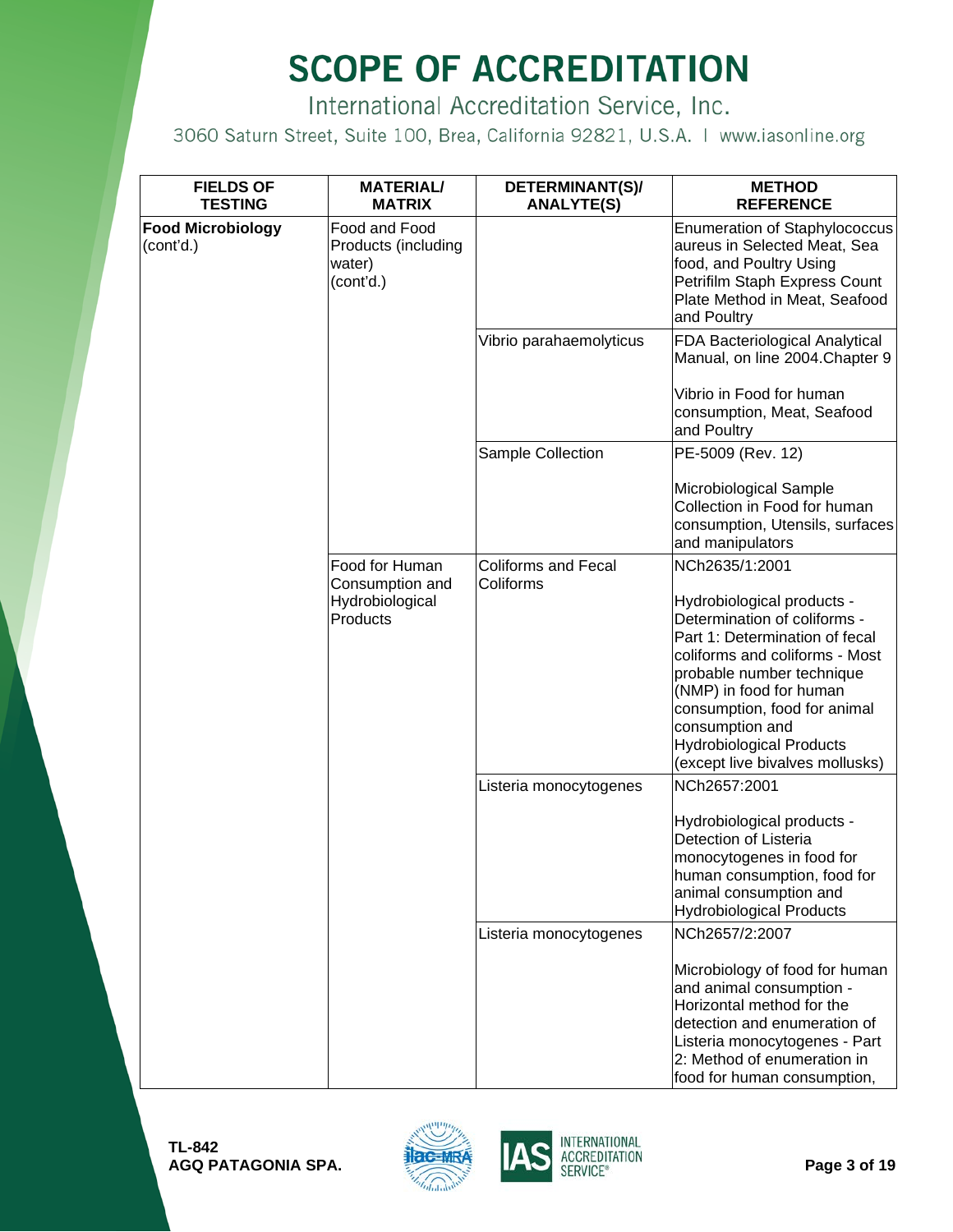International Accreditation Service, Inc.

| <b>FIELDS OF</b><br><b>TESTING</b>    | <b>MATERIAL/</b><br><b>MATRIX</b> | DETERMINANT(S)/<br><b>ANALYTE(S)</b>          | <b>METHOD</b><br><b>REFERENCE</b>                                                                                                                                                                                                                              |
|---------------------------------------|-----------------------------------|-----------------------------------------------|----------------------------------------------------------------------------------------------------------------------------------------------------------------------------------------------------------------------------------------------------------------|
| <b>Food Microbiology</b><br>(cont'd.) | Food for Human<br>Consumption and |                                               | food for animal consumption<br>and Hydrobiological Products                                                                                                                                                                                                    |
|                                       | Hydrobiological<br>Products       | Mesophilic aerobic<br>microorganisms          | NCh2659:2002                                                                                                                                                                                                                                                   |
|                                       | (cont'd.)                         |                                               | Hydrobiological products -<br>Determination of mesophilic<br>aerobic microorganisms - Plate<br>counting technique at 35 ° C in<br>food for human consumption<br>(except dairy products), food for<br>animal consumption and<br><b>Hydrobiological Products</b> |
|                                       |                                   | Detection of Salmonella<br>spp.               | ISO 6579-1:2017. Microbiology<br>of the food chain - Horizontal<br>method for the detection,<br>enumeration and serotyping of<br>Salmonella. Part1: Detection of<br>Salmonella spp.                                                                            |
|                                       |                                   | Staphylococcus aureus<br>coagulase positive   | NCh2671:2002                                                                                                                                                                                                                                                   |
|                                       |                                   |                                               | Hydrobiological products -<br>Positive coagulase<br>Staphylococcus aureus count -<br>Baird-Parker agar plate<br>counting technique in food for<br>human consumption and food<br>for animal consumption                                                         |
|                                       |                                   | Salmonella                                    | NCh2675:2002                                                                                                                                                                                                                                                   |
|                                       |                                   |                                               | Hydrobiological products -<br>Salmonella detection in food for<br>human consumption, food for<br>animal consumption and<br><b>Hydrobiological Products</b>                                                                                                     |
|                                       |                                   | Enterobacteriaceae                            | NCh2676:2002                                                                                                                                                                                                                                                   |
|                                       |                                   |                                               | Hydrobiological products -<br>Determination of<br>Enterobacteriaceae without<br>resuscitation - NMP technique<br>and plate counting technique in<br>food for human consumption,<br>food for animal consumption<br>and Hydrobiological Products                 |
|                                       |                                   | Escherichia coli ß-<br>glucuronidase-positive | NCh3056:2007<br>Microbiology of food for human<br>and animal consumption -                                                                                                                                                                                     |



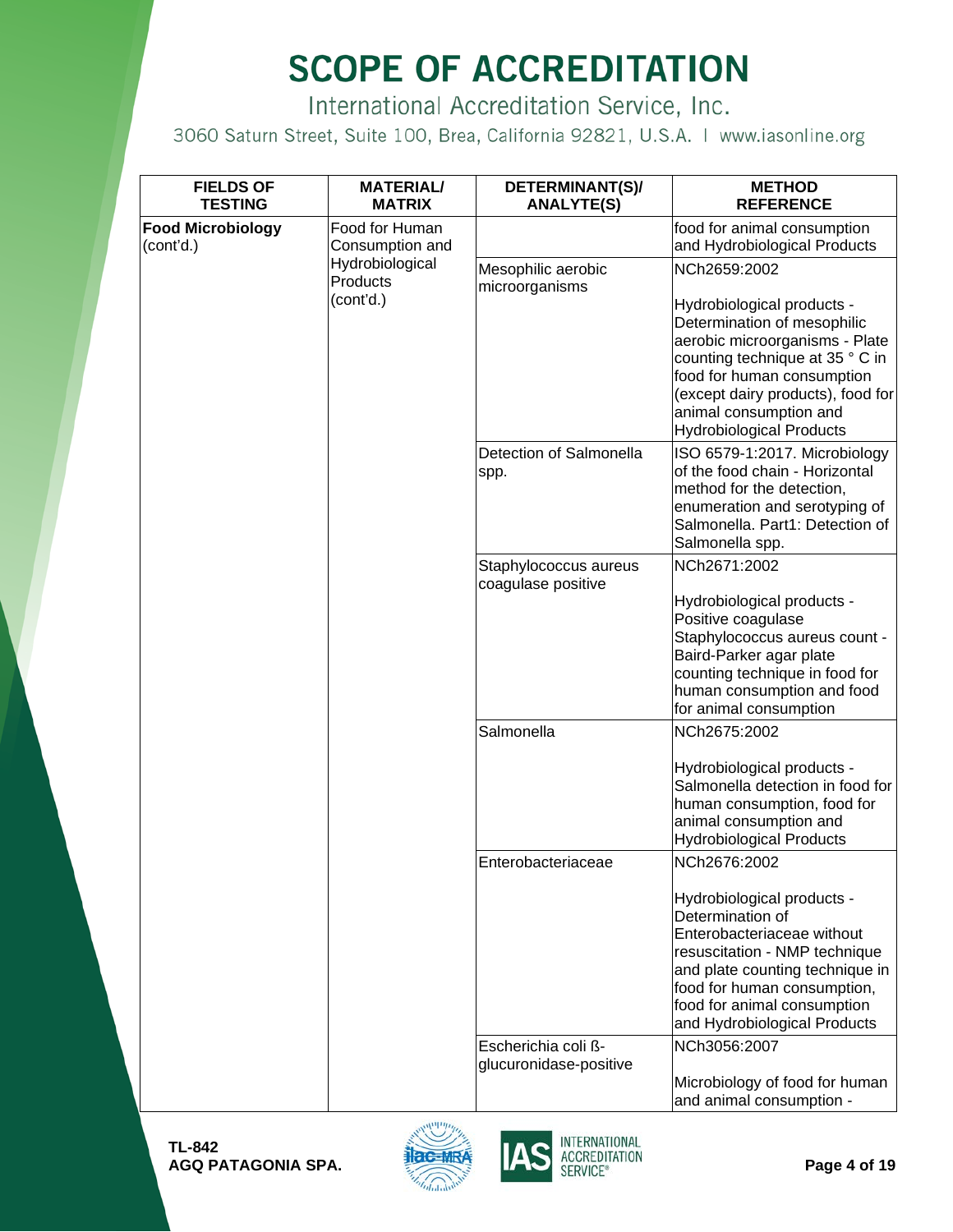International Accreditation Service, Inc.

| <b>FIELDS OF</b><br><b>TESTING</b>    | <b>MATERIAL/</b><br><b>MATRIX</b>                                             | DETERMINANT(S)/<br><b>ANALYTE(S)</b> | <b>METHOD</b><br><b>REFERENCE</b>                                                                                                                                                                                                                                                                                         |
|---------------------------------------|-------------------------------------------------------------------------------|--------------------------------------|---------------------------------------------------------------------------------------------------------------------------------------------------------------------------------------------------------------------------------------------------------------------------------------------------------------------------|
| <b>Food Microbiology</b><br>(cont'd.) | Food for Human<br>Consumption and<br>Hydrobiological<br>Products<br>(cont'd.) |                                      | Horizontal method for the<br>enumeration of Escherichia coli<br>B-glucuronidase positive -<br>Technique of the most probable<br>number using 5-bromo-4-<br>chloro-3-indolyl-B-D-<br>glucuronide in food for human<br>consumption, food for animal<br>consumption, Hydrobiological<br><b>Products and Bivalve mollusks</b> |
|                                       |                                                                               | Salmonella spp                       | <b>VIDAS Method AFNOR BIO-</b><br>12/16-09/05 for VIDAS SLM                                                                                                                                                                                                                                                               |
|                                       |                                                                               |                                      | Salmonella Method in Food for<br>human consumption and<br>Hydrobiological Products, Feed<br>products and Utensils, surfaces<br>and manipulators                                                                                                                                                                           |
|                                       | Food for human<br>consumption,<br>Hydrobiological                             | Listeria monocytogenes               | <b>VIDAS Method LMO2 AFNOR</b><br>$(BIO12/11 - 03/04)$                                                                                                                                                                                                                                                                    |
|                                       | Products, and<br>process waters                                               |                                      | Detection and confirmation of<br>Listeria monocytogenes in<br>Food for human consumption,<br>Hydrobiological Products,<br>Utensils, surfaces and<br>manipulators and process<br>waters                                                                                                                                    |
|                                       | Hydrobiological<br><b>Products and Food</b>                                   | Staphylococcus aureus                | NCh2671:2002                                                                                                                                                                                                                                                                                                              |
|                                       | for Human<br>Consumption                                                      |                                      | Hydrobiological products -<br>Positive coagulase<br>Staphylococcus aureus count -<br>Baird-Parker agar plate<br>counting technique in<br>Hydrobiological Products and<br>food for animal consumption                                                                                                                      |
| <b>Food Chemistry</b>                 | Poultry/fish flour                                                            | <b>Biogenic Amines Profile</b>       | PC-406 based on NCh 2637.<br>2001                                                                                                                                                                                                                                                                                         |
|                                       | Pellet/flours/food for<br>human consumption                                   | Kjeldahl Protein                     | PC-408 based on AOAC<br>988.05/ISO5983-2:2009                                                                                                                                                                                                                                                                             |
|                                       |                                                                               | Humidity                             | PE-345                                                                                                                                                                                                                                                                                                                    |
|                                       |                                                                               | Ash                                  | PE-355                                                                                                                                                                                                                                                                                                                    |
|                                       |                                                                               | Fats: Acid hydrolysis                | PC-410 based on AOAC<br>922.06/ISO 6492:1999                                                                                                                                                                                                                                                                              |
|                                       |                                                                               | <b>Ethereal Extract Fats</b>         | PC-409 based on AOAC<br>922.06/ ISO 6492:1999                                                                                                                                                                                                                                                                             |



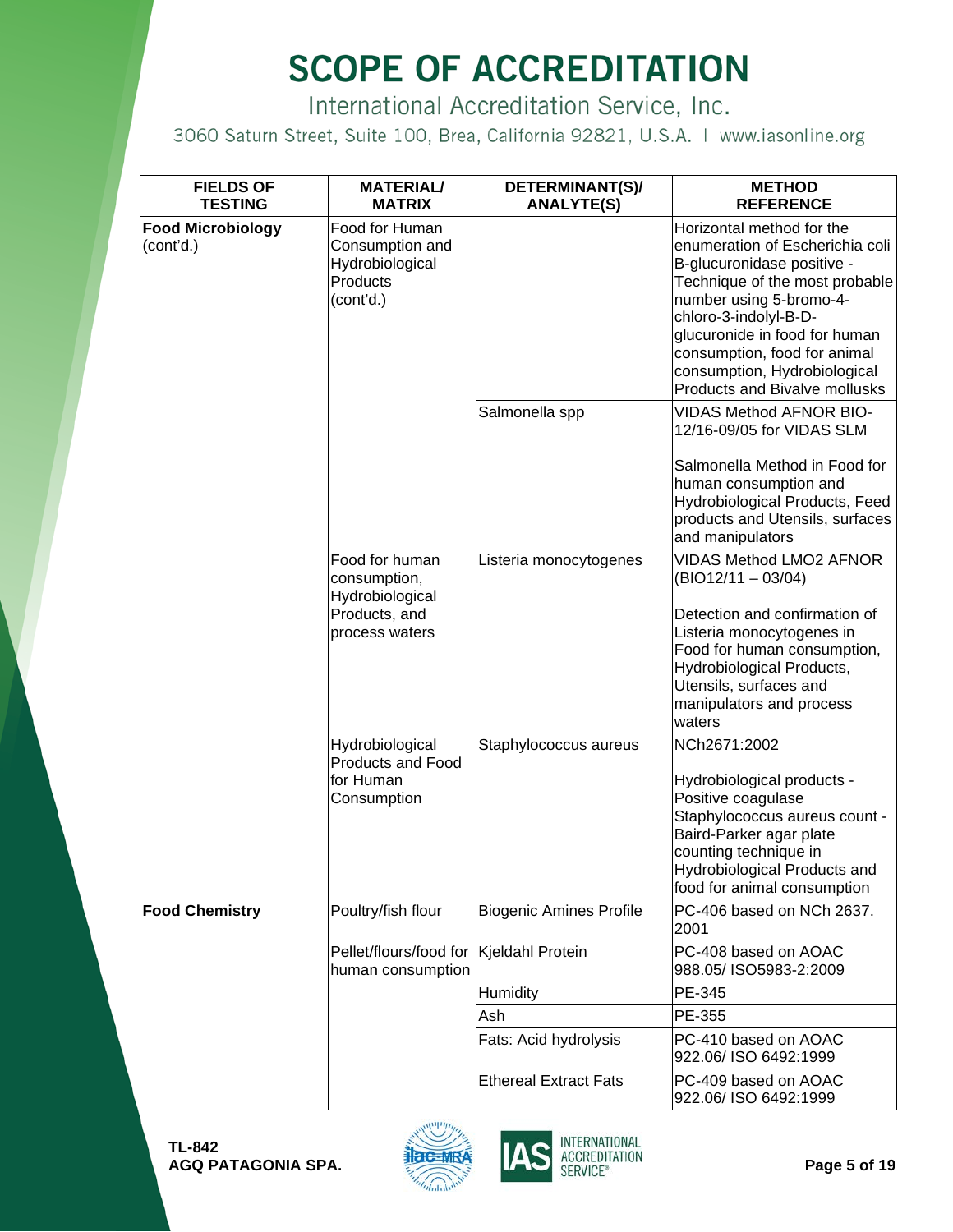International Accreditation Service, Inc.

| <b>FIELDS OF</b><br><b>TESTING</b>                 | <b>MATERIAL/</b><br><b>MATRIX</b>          | DETERMINANT(S)/<br><b>ANALYTE(S)</b>        | <b>METHOD</b><br><b>REFERENCE</b>                                                                                                                                                                                                                                 |
|----------------------------------------------------|--------------------------------------------|---------------------------------------------|-------------------------------------------------------------------------------------------------------------------------------------------------------------------------------------------------------------------------------------------------------------------|
| Environmental-<br><b>Microbiology</b>              | Method                                     | Waters According to Clostridium perfringens | Directiva 98 / 83 / CE del<br>Consejo de 3 de noviembre de<br>1998 Sección XI                                                                                                                                                                                     |
|                                                    |                                            |                                             | ICR Microbiology Laboratory<br>Manual in Drinking Water,<br>Potable Water and Process<br>Water                                                                                                                                                                    |
|                                                    |                                            | Intestinal enterococci                      | ISO 7899-2:2000                                                                                                                                                                                                                                                   |
| Environmental-<br><b>Microbiology</b><br>(cont'd.) | Waters According to<br>Method<br>(cont'd.) |                                             | Water quality -- Detection and<br>enumeration of intestinal<br>enterococci - Part 2:<br>Membrane filtration method in<br>Drinking Water, Water from<br>swimming pools, Process<br>Water and other disinfected or<br>clean waters                                  |
|                                                    |                                            | Coliform bacteria and                       | ISO 9308-1:2014                                                                                                                                                                                                                                                   |
|                                                    |                                            | Escherichia coli                            | Water quality - Detection and<br>enumeration of Escherichia coli<br>and coliform bacteria - Part 1:<br>Membrane filtration method in<br>Drinking Water, Disinfected<br>pool water, or Finished Water<br>from drinking water treatment<br>plants and Process water |
|                                                    |                                            | Escherichia coli                            | ME-01-2007                                                                                                                                                                                                                                                        |
|                                                    |                                            |                                             | Superintendence of Sanitary<br>Services. Manual of assays for<br>Potable Water. Multiple tubes<br>method in Drinking Water and<br><b>Catchment Water</b>                                                                                                          |
|                                                    |                                            | Total Coliforms                             | NCh1620/1:1984                                                                                                                                                                                                                                                    |
|                                                    |                                            |                                             | Drinking water - Determination<br>of total coliform bacteria - Part<br>1: Multiple tubes method (NMP)<br>in Drinking Water and<br><b>Catchment Water</b>                                                                                                          |
|                                                    |                                            | Sample Collection                           | PICH-211 (Rev. 8)                                                                                                                                                                                                                                                 |
|                                                    |                                            |                                             | Sample Collection for Drinking<br>Water, Catchment Sources and<br>Raw Waters in Potable Water,<br>Surface Water, Sea Water,                                                                                                                                       |

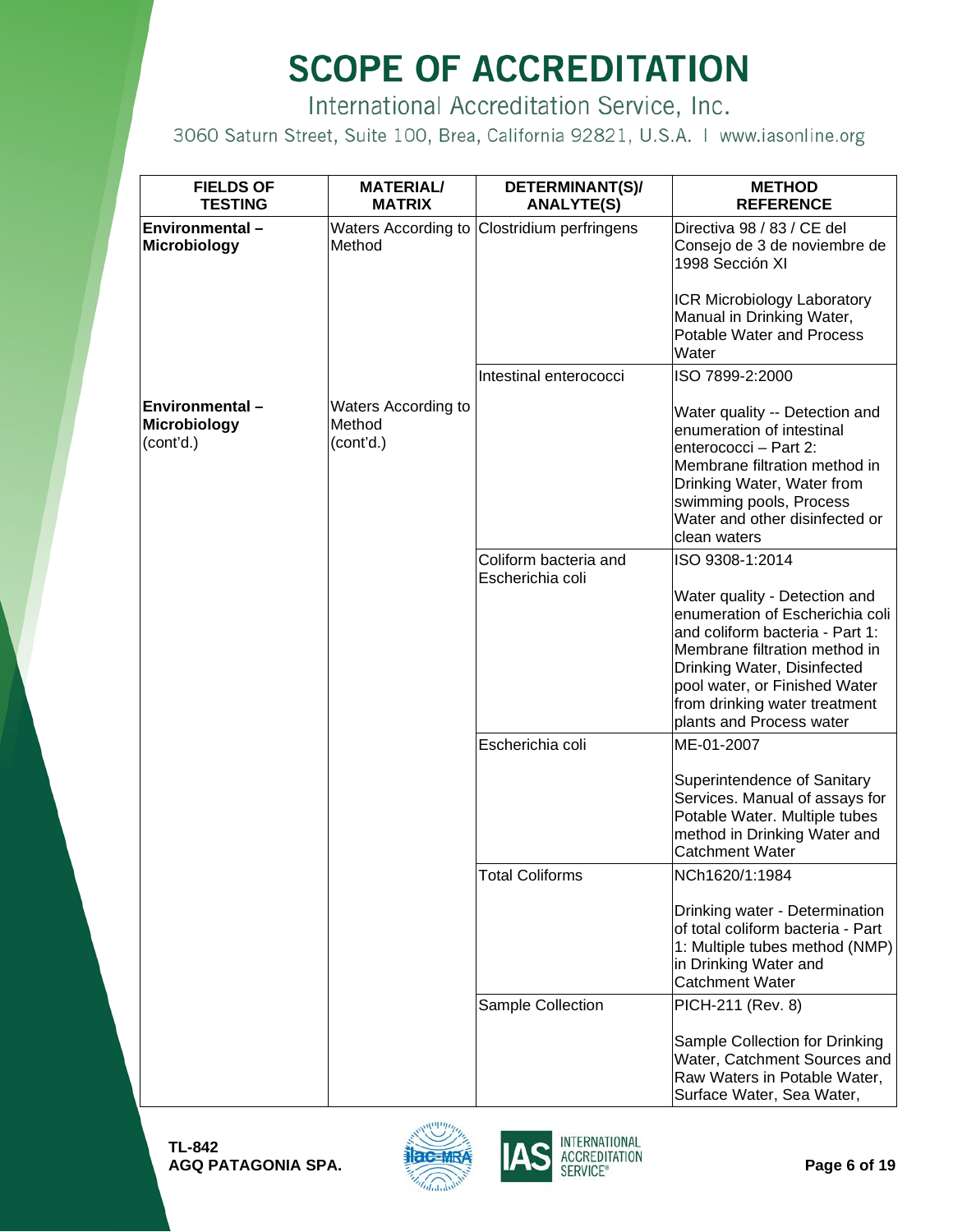International Accreditation Service, Inc.

| <b>FIELDS OF</b><br><b>TESTING</b>                        | <b>MATERIAL/</b><br><b>MATRIX</b>                                                                                                  | DETERMINANT(S)/<br><b>ANALYTE(S)</b>     | <b>METHOD</b><br><b>REFERENCE</b>                                                                                                                                                                                                                                                             |
|-----------------------------------------------------------|------------------------------------------------------------------------------------------------------------------------------------|------------------------------------------|-----------------------------------------------------------------------------------------------------------------------------------------------------------------------------------------------------------------------------------------------------------------------------------------------|
|                                                           |                                                                                                                                    |                                          | Drinking Water, Natural Water,<br>Water for Industrial use                                                                                                                                                                                                                                    |
|                                                           |                                                                                                                                    | Drinking water sampling-<br>microbiology | <b>PICH-403</b>                                                                                                                                                                                                                                                                               |
|                                                           |                                                                                                                                    |                                          | Drinking water sampling                                                                                                                                                                                                                                                                       |
|                                                           |                                                                                                                                    | Fecal coliforms                          | SM 9221E 23rd edition                                                                                                                                                                                                                                                                         |
| <b>Environmental-</b><br><b>Microbiology</b><br>(cont'd.) |                                                                                                                                    |                                          | Standards Methods For the<br>examination of water and<br>wastewater Thermotolerant<br>(Fecal) Coliform Procedure in<br>Drinking Water, Wastewater,<br>Surface Water, Groundwater,<br>Sea Water, Saltwater, Brackish<br>Water, Potable Water, Natural<br>Water and Water for Industrial<br>Use |
|                                                           | Wastewater                                                                                                                         | Sample Collection                        | PICH-212 (Rev. 6)                                                                                                                                                                                                                                                                             |
|                                                           |                                                                                                                                    |                                          | <b>Wastewater Sample Collection</b><br>in Wastewater                                                                                                                                                                                                                                          |
|                                                           | Drinking Water,<br>Wastewater, Natural<br>Water, Water for<br>Industrial Use, Sea<br>water, Saltwater and<br><b>Brackish Water</b> | <b>Total Coliforms</b>                   | SM 9221B 23rd edition<br>Standards Methods For the<br>examination of water and<br>wastewater Standard Total<br><b>Coliform Fermentation</b><br>Technique in Drinking Water,<br>Wastewater, Natural Water,<br>Water for Industrial Use, Sea<br>water, Saltwater and Brackish<br>Water          |
|                                                           | Seawater, Natural<br><b>Water and Treated</b><br>Wastewater                                                                        | Fecal coliforms                          | SM 9221E.2 23rd edition<br>Standards Methods For the<br>examination of water and<br>wastewater Thermotolerant<br>(Fecal) Coliform Direct Test (A-<br>1 Medium) in Seawater, Natural<br>Water and Treated Wastewater<br>(direct method A1)                                                     |
|                                                           | Drinking Water,<br>Wastewater,<br>Surface Water,<br>Groundwater, Sea<br>Water, Saltwater,<br>Brackish Water,<br>Potable Water,     | Escherichia coli                         | SM 9221F 23rd edition<br>Standards Methods For the<br>examination of water and<br>wastewater Escherichia Coli<br>Procedure Using Fluorogenic<br>Substrate in Drinking Water,                                                                                                                  |

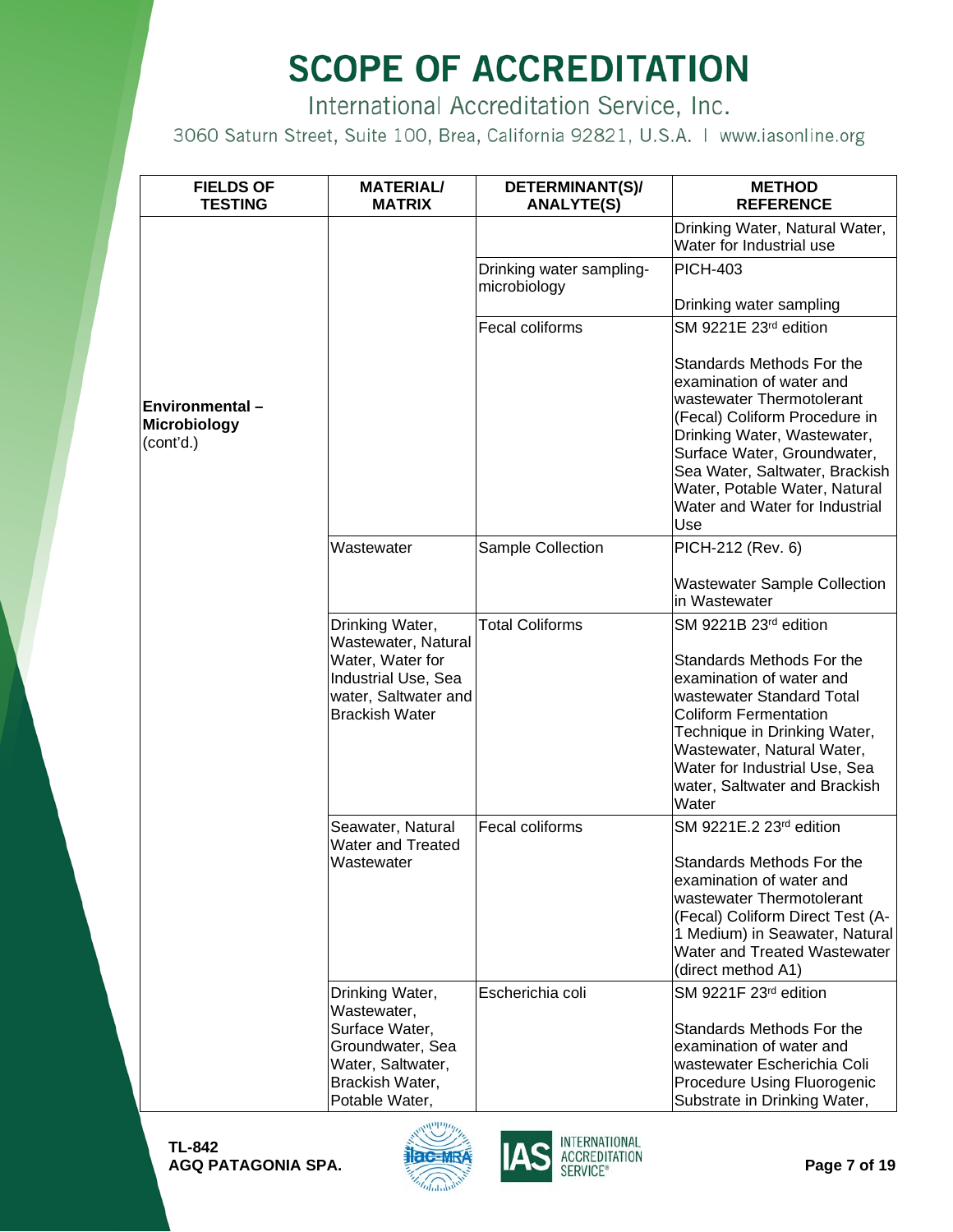International Accreditation Service, Inc.

| <b>FIELDS OF</b><br><b>TESTING</b> | <b>MATERIAL/</b><br><b>MATRIX</b>                                                                                                  | DETERMINANT(S)/<br><b>ANALYTE(S)</b>        | <b>METHOD</b><br><b>REFERENCE</b>                                                                                                                                                                             |
|------------------------------------|------------------------------------------------------------------------------------------------------------------------------------|---------------------------------------------|---------------------------------------------------------------------------------------------------------------------------------------------------------------------------------------------------------------|
|                                    | Natural Water and<br>Water for Industrial<br>Use                                                                                   |                                             | Wastewater, Surface Water,<br>Groundwater, Sea Water,<br>Saltwater, Brackish Water,<br>Potable Water, Natural Water<br>and Water for Industrial Use                                                           |
| Environmental-<br>Microbiology     | Drinking Water,<br>Disinfected pool<br>water, or Finished<br>Water from drinking<br>water treatment<br>plants and Process<br>water | <b>Mesophilic Aerobics</b>                  | IT-1206 (Rev. 1). Mesophilic<br>aerobes Plate Count in water -<br>Pour Plate Technique. Based<br>on SMWW 9215B 23rd edition                                                                                   |
| (cont'd.)                          | Utensils, Surfaces<br>and Manipulators                                                                                             | <b>Mesophilic Aerobics</b>                  | PC-375 (Rev.2)<br>Aerobic Mesophilic Counts<br>AMC Using Petrifilm Based on<br>AOAC official method 990.12<br>year 2002 and NCh 3057Of<br>2007 in Utensils, surfaces and<br>manipulators                      |
|                                    |                                                                                                                                    | Mold and yeasts                             | PC-376 (Rev.2)                                                                                                                                                                                                |
|                                    |                                                                                                                                    |                                             | Mold and Yeast Count Using<br>Petrifilm Based on official<br>method AOAC official method<br>997.02 and NCh 3057.Of2007<br>in Utensils, surfaces and<br>manipulators                                           |
|                                    |                                                                                                                                    | Escherichia coli and<br>coliforms           | PC-377 (Rev.3)                                                                                                                                                                                                |
|                                    |                                                                                                                                    |                                             | <b>Escherichia Coli and Coliforms</b><br><b>Counts Using Petrifilm Based</b><br>on official method AOAC official<br>method 991.14 year 2002 and<br>NCh 3057 of 2007 in Utensils,<br>surfaces and manipulators |
|                                    |                                                                                                                                    | Staphylococcus aureus<br>coagulase positive | PC-378 (Rev.2)                                                                                                                                                                                                |
|                                    |                                                                                                                                    |                                             | Count of Staphylococcus<br><b>Aureus Using Petrifilm Based</b><br>on AOAC official method<br>2003.07 year 2006 and NCh<br>3057 of 2007 in Utensils,<br>surfaces and manipulators                              |
|                                    |                                                                                                                                    | Enterobacteria                              | PC-379 (Rev.2)                                                                                                                                                                                                |
|                                    |                                                                                                                                    |                                             | Determination of<br>Enterobacteriaceae Based on                                                                                                                                                               |



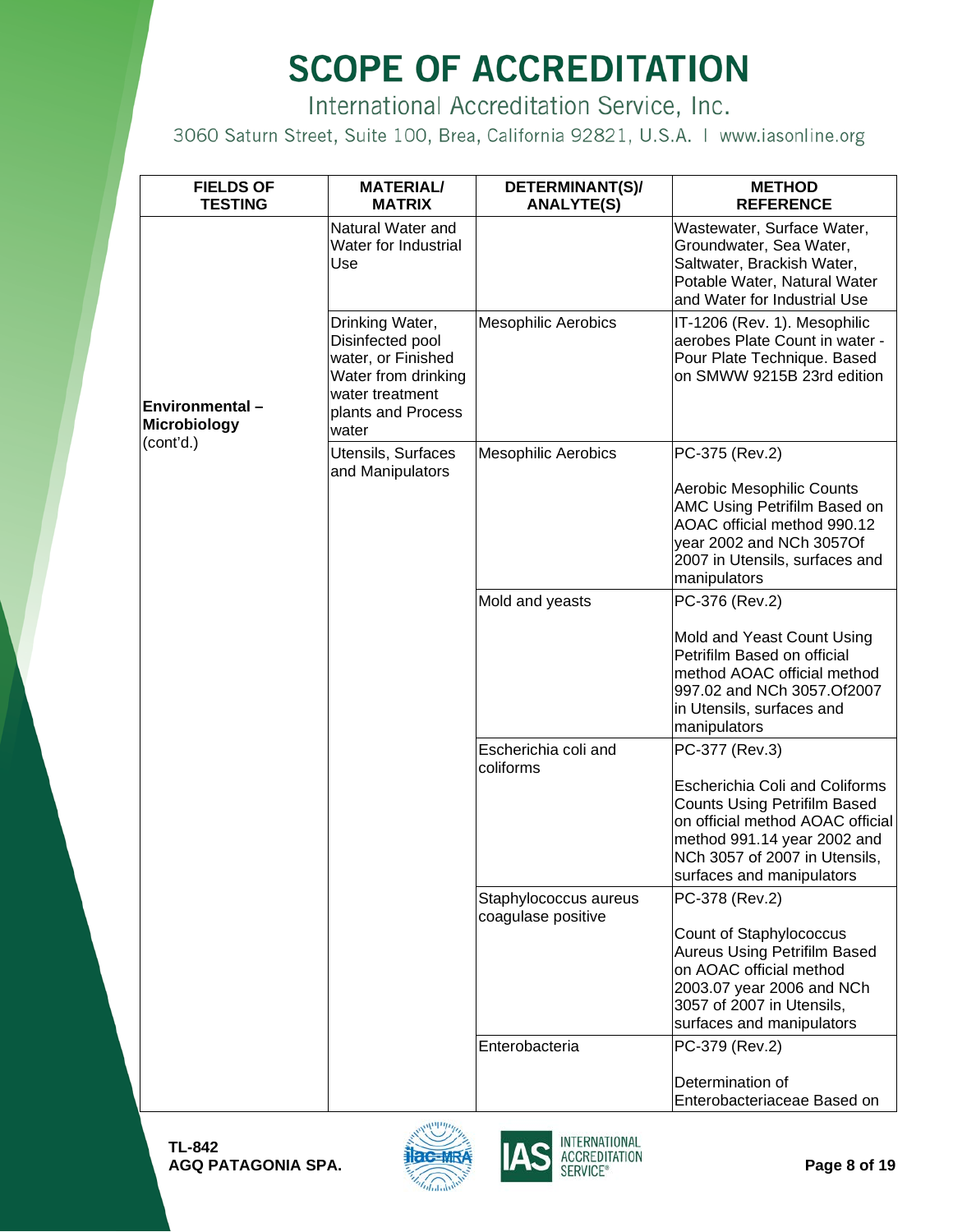International Accreditation Service, Inc.

| <b>FIELDS OF</b><br><b>TESTING</b>                         | <b>MATERIAL/</b><br><b>MATRIX</b>                            | DETERMINANT(S)/<br><b>ANALYTE(S)</b>        | <b>METHOD</b><br><b>REFERENCE</b>                                                                                                                                                                     |
|------------------------------------------------------------|--------------------------------------------------------------|---------------------------------------------|-------------------------------------------------------------------------------------------------------------------------------------------------------------------------------------------------------|
|                                                            |                                                              |                                             | AOAC official method 2003.01<br>year 2006 and NCh 3057 of<br>2007 in Utensils, surfaces and<br>manipulators                                                                                           |
|                                                            |                                                              | Mesophilic aerobic<br>microorganisms        | PC-380 (Rev.2)                                                                                                                                                                                        |
| <b>Environmental –</b><br><b>Microbiology</b><br>(cont'd.) | Utensils, Surfaces<br>and Manipulators<br>(cont'd.)          |                                             | Determination of Aerobic<br>Mesophilic Microorganisms at<br>35°C Based on official method<br>NCh2659.Of2002 and NCh<br>3057 of 2007 in Utensils,<br>surfaces and manipulators                         |
|                                                            |                                                              | Coliforms, Fecal Coliforms                  | PC-381 (Rev.2)                                                                                                                                                                                        |
|                                                            |                                                              |                                             | Detection of Coliforms and<br><b>Fecal Coliforms</b><br>(Presence/Absence) based on<br>NCh2635/1 of 2001 and NCh<br>3057 of 2007 in Utensils,<br>surfaces and manipulators                            |
|                                                            |                                                              | Staphylococcus aureus<br>coagulase positive | PC-382 (Rev.2)                                                                                                                                                                                        |
|                                                            |                                                              |                                             | Determination and Detection of<br><b>Staphylococcus Aureus</b><br>Positive Coagulase (UFC)<br>(Presence/Absence) NCh2671<br>of 2002 and NCh 3057 of 2007<br>in Utensils, surfaces and<br>manipulators |
|                                                            |                                                              | Sample Collection                           | PE-5009 (Rev. 10)                                                                                                                                                                                     |
|                                                            |                                                              |                                             | Microbiological Sample<br>Collection in Food for human<br>consumption, Utensils, surfaces<br>and manipulators                                                                                         |
|                                                            | Surface and<br>manipulators                                  | Microbiology parameters -<br>Sampling       | <b>PICH-402</b>                                                                                                                                                                                       |
|                                                            |                                                              |                                             | <b>Horizontal Method of Surface</b><br>and manipulators sampling                                                                                                                                      |
|                                                            | Utensils, surfaces<br>and manipulators<br>and process waters | Listeria monocytogenes                      | <b>VIDAS Method LMO2 AFNOR</b><br>$(BIO12/11 - 03/04)$                                                                                                                                                |
|                                                            |                                                              |                                             | Detection and confirmation of<br>Listeria monocytogenes in<br>Food for human consumption,<br>Hydrobiological Products,<br>Utensils, surfaces and                                                      |



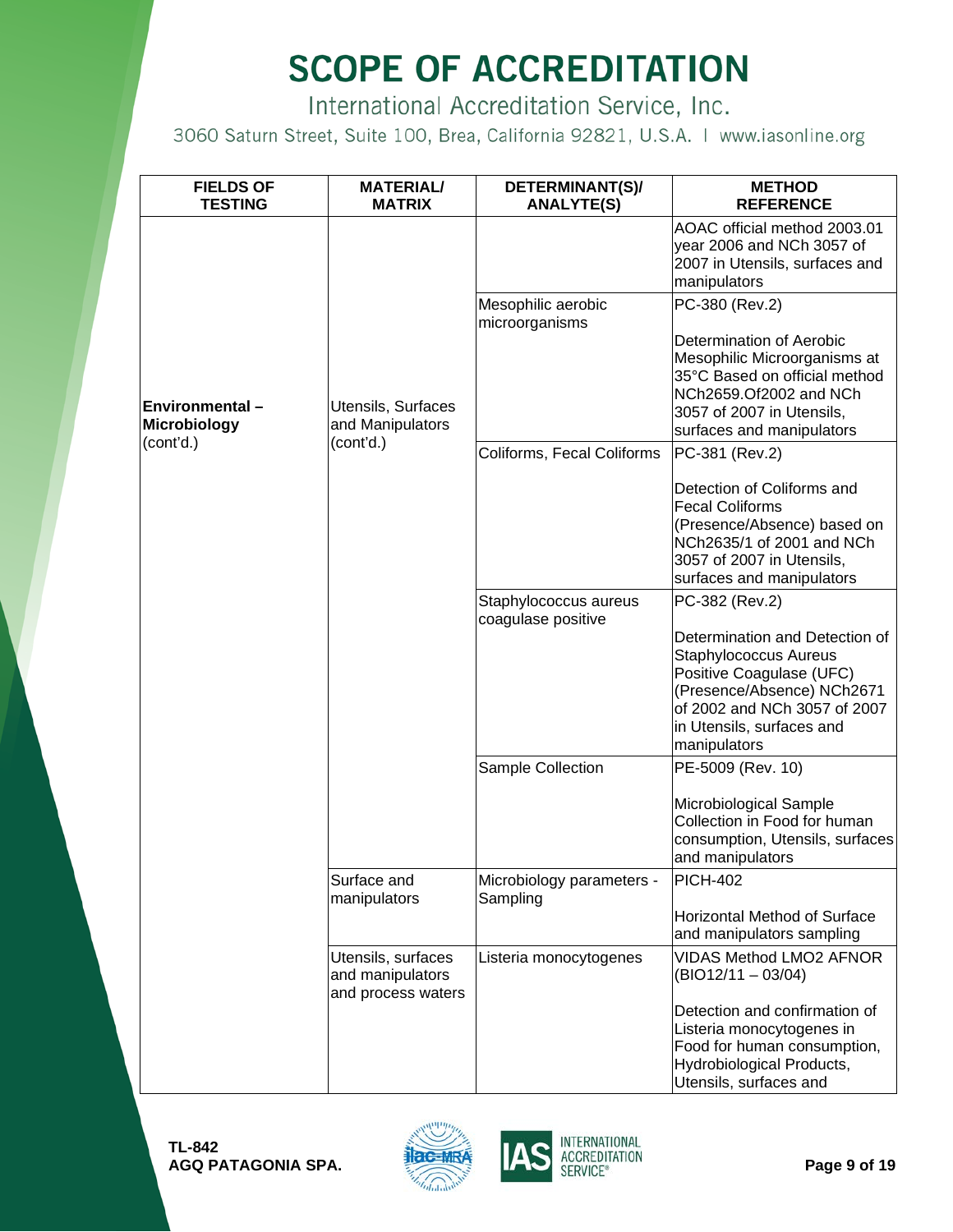International Accreditation Service, Inc.

| <b>FIELDS OF</b><br><b>TESTING</b>                | <b>MATERIAL/</b><br><b>MATRIX</b> | DETERMINANT(S)/<br><b>ANALYTE(S)</b>        | <b>METHOD</b><br><b>REFERENCE</b>                                                                                                                                                                                                                                                                                                 |
|---------------------------------------------------|-----------------------------------|---------------------------------------------|-----------------------------------------------------------------------------------------------------------------------------------------------------------------------------------------------------------------------------------------------------------------------------------------------------------------------------------|
|                                                   |                                   |                                             | manipulators and process<br>waters                                                                                                                                                                                                                                                                                                |
| Hydrobiological<br><b>Products / Microbiology</b> | Food and Food<br>Products         | Staphylococcus aureus<br>coagulase positive | AOAC official method 2003.07.<br>year 2006                                                                                                                                                                                                                                                                                        |
| Hydrobiological<br><b>Products / Microbiology</b> | Food and Food<br>Products         |                                             | Method for the Enumeration of<br>Staphylococcus aureus in<br>Selected Dairy Foods in<br>processed and prepared foods,<br>Dairy products,<br>Vegetables/Frozen mixed,<br>Meat, Seafood and Poultry                                                                                                                                 |
| (cont'd.)                                         | (cont'd.)                         | Staphylococcus aureus<br>coagulase positive | AOAC official method 2003.11.<br>year 2006<br><b>Enumeration of Staphylococcus</b><br>aureus in Selected Meat, Sea<br>food, and Poultry Using<br>Petrifilm Staph Express Count<br>Plate Method in Meat, Seafood<br>and Poultry                                                                                                    |
|                                                   |                                   | Vibrio parahaemolyticus                     | FDA Bacteriological Analytical<br>Manual, on line 2004. Chapter 9                                                                                                                                                                                                                                                                 |
|                                                   |                                   |                                             | Vibrio in Food for human<br>consumption, Meat, Seafood<br>and Poultry                                                                                                                                                                                                                                                             |
|                                                   | Hydrobiological<br>Products       | <b>Coliforms and Fecal</b><br>Coliforms     | NCh2635/1:2001<br>Hydrobiological products -<br>Determination of coliforms -<br>Part 1: Determination of fecal<br>coliforms and coliforms - Most<br>probable number technique<br>(NMP) in food for human<br>consumption, food for animal<br>consumption and<br><b>Hydrobiological Products</b><br>(except live bivalves mollusks) |
|                                                   |                                   | Listeria monocytogenes                      | NCh2657:2001                                                                                                                                                                                                                                                                                                                      |
|                                                   |                                   |                                             | Hydrobiological products -<br>Detection of Listeria<br>monocytogenes in food for<br>human consumption, food for<br>animal consumption and<br><b>Hydrobiological Products</b>                                                                                                                                                      |
|                                                   |                                   | Listeria monocytogenes                      | NCh2657/2:2007                                                                                                                                                                                                                                                                                                                    |



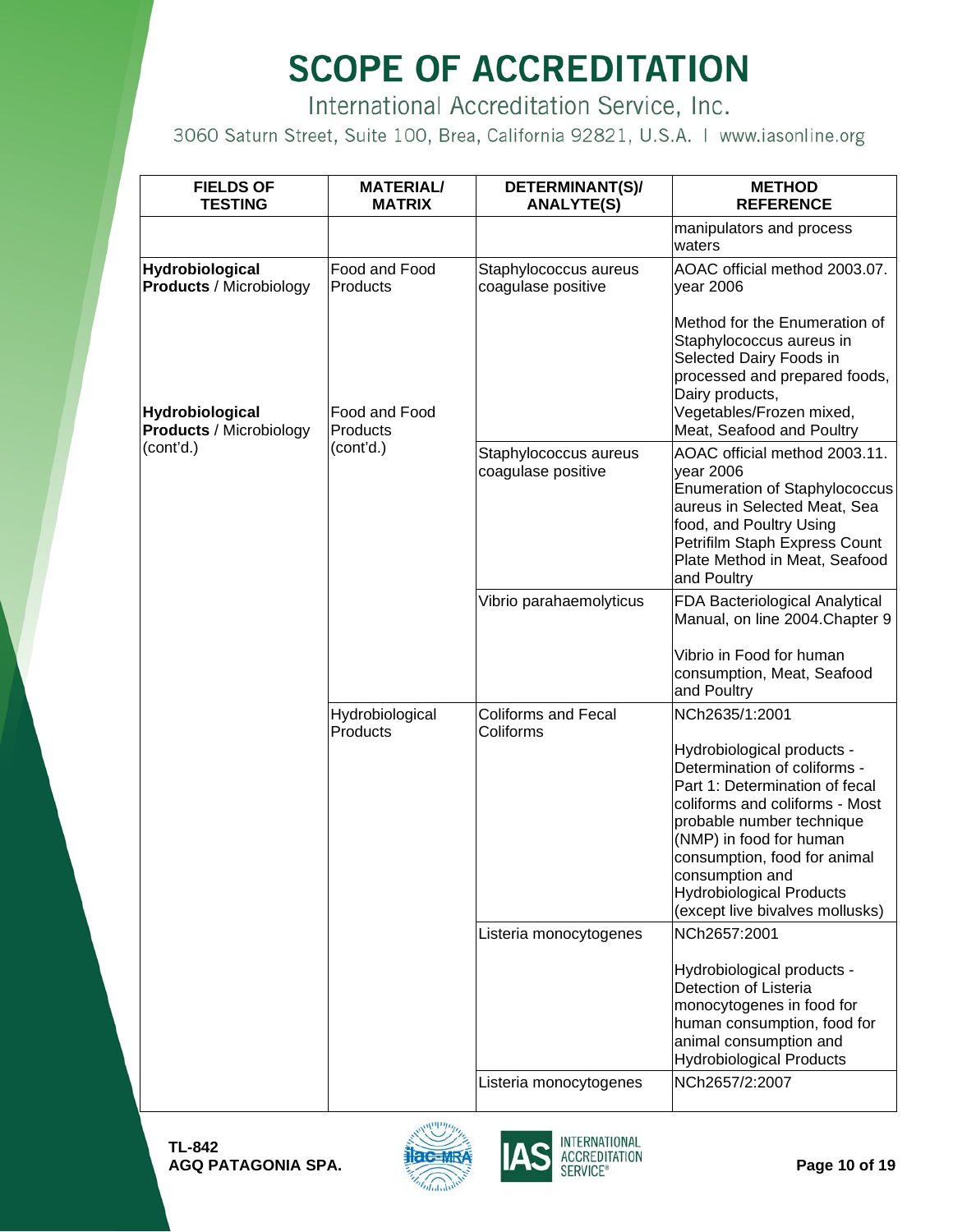International Accreditation Service, Inc.

| <b>FIELDS OF</b><br><b>TESTING</b>                | <b>MATERIAL/</b><br><b>MATRIX</b> | DETERMINANT(S)/<br><b>ANALYTE(S)</b>          | <b>METHOD</b><br><b>REFERENCE</b>                                                                                                                                                                                                                                                     |
|---------------------------------------------------|-----------------------------------|-----------------------------------------------|---------------------------------------------------------------------------------------------------------------------------------------------------------------------------------------------------------------------------------------------------------------------------------------|
|                                                   |                                   |                                               | Microbiology of food for human<br>and animal consumption -<br>Horizontal method for the<br>detection and enumeration of<br>Listeria monocytogenes - Part<br>2: Method of enumeration in<br>food for human consumption,<br>food for animal consumption<br>and Hydrobiological Products |
| Hydrobiological<br><b>Products / Microbiology</b> | Hydrobiological<br>Products       | Mesophilic aerobic                            | NCh2659:2002                                                                                                                                                                                                                                                                          |
| (cont'd.)                                         | (cont'd.)                         | microorganisms                                | Hydrobiological products -<br>Determination of mesophilic<br>aerobic microorganisms - Plate<br>counting technique at 35 ° C in<br>food for human consumption<br>(except dairy products), food for<br>animal consumption and<br><b>Hydrobiological Products</b>                        |
|                                                   |                                   | Staphylococcus aureus<br>coagulase positive   | NCh2671:2002                                                                                                                                                                                                                                                                          |
|                                                   |                                   |                                               | Hydrobiological products -<br>Positive coagulase<br>Staphylococcus aureus count -<br>Baird-Parker agar plate<br>counting technique in food for<br>human consumption and food<br>for animal consumption                                                                                |
|                                                   |                                   | Salmonella                                    | NCh2675:2002                                                                                                                                                                                                                                                                          |
|                                                   |                                   |                                               | Hydrobiological products -<br>Salmonella detection in food for<br>human consumption, food for<br>animal consumption and<br><b>Hydrobiological Products</b>                                                                                                                            |
|                                                   |                                   | Enterobacteriaceae                            | NCh2676:2002                                                                                                                                                                                                                                                                          |
|                                                   |                                   |                                               | Hydrobiological products -<br>Determination of<br>Enterobacteriaceae without<br>resuscitation - NMP technique<br>and plate counting technique in<br>food for human consumption,<br>food for animal consumption<br>and Hydrobiological Products                                        |
|                                                   |                                   | Escherichia coli ß-<br>glucuronidase-positive | NCh3056:2007                                                                                                                                                                                                                                                                          |

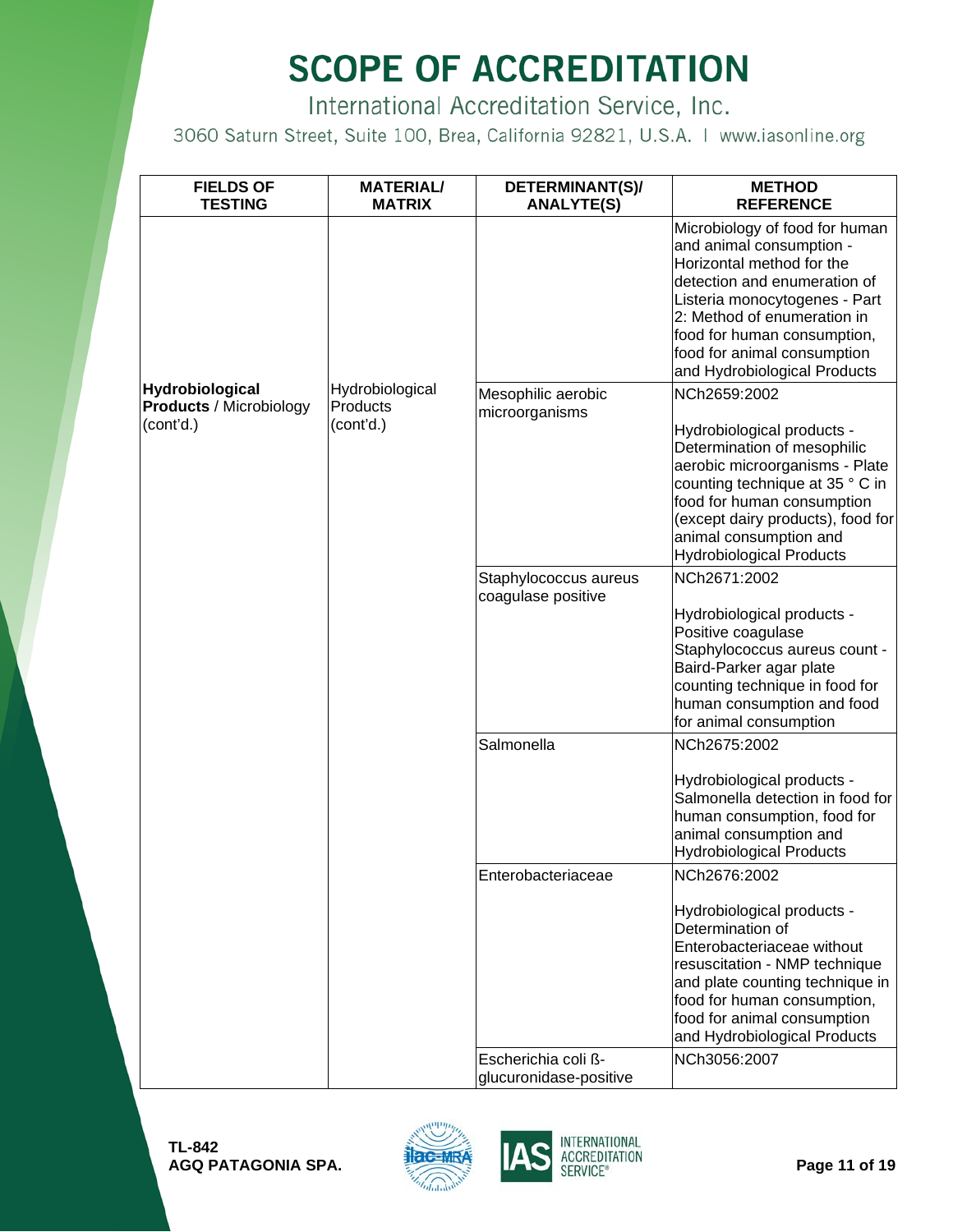International Accreditation Service, Inc.

| <b>FIELDS OF</b><br><b>TESTING</b>                                    | <b>MATERIAL/</b><br><b>MATRIX</b> | DETERMINANT(S)/<br><b>ANALYTE(S)</b>             | <b>METHOD</b><br><b>REFERENCE</b>                                                                                                                                                                                                                                                                                                                                                       |
|-----------------------------------------------------------------------|-----------------------------------|--------------------------------------------------|-----------------------------------------------------------------------------------------------------------------------------------------------------------------------------------------------------------------------------------------------------------------------------------------------------------------------------------------------------------------------------------------|
| <b>Hydrobiological</b><br><b>Products / Microbiology</b><br>(cont'd.) | Hydrobiological<br>Products       |                                                  | Microbiology of food for human<br>and animal consumption -<br>Horizontal method for the<br>enumeration of Escherichia coli<br>B-glucuronidase positive -<br>Technique of the most probable<br>number using 5-bromo-4-<br>chloro-3-indolyl-B-D-<br>glucuronide in food for human<br>consumption, food for animal<br>consumption, Hydrobiological<br><b>Products and Bivalve mollusks</b> |
|                                                                       | (cont'd.)                         | Salmonella spp                                   | <b>VIDAS Method AFNOR BIO-</b><br>12/16-09/05 for VIDAS SLM                                                                                                                                                                                                                                                                                                                             |
|                                                                       |                                   |                                                  | Salmonella Method in Food for<br>human consumption and<br>Hydrobiological Products, Feed<br>products and Utensils, surfaces<br>and manipulators                                                                                                                                                                                                                                         |
|                                                                       |                                   | Listeria monocytogenes                           | <b>VIDAS Method LMO2 AFNOR</b><br>$(BIO12/11 - 03/04)$                                                                                                                                                                                                                                                                                                                                  |
|                                                                       |                                   |                                                  | Detection and confirmation of<br>Listeria monocytogenes in<br>Food for human consumption,<br>Hydrobiological Products,<br>Utensils, surfaces and<br>manipulators and process<br>waters                                                                                                                                                                                                  |
|                                                                       |                                   | Staphylococcus aureus                            | NCh2671:2002                                                                                                                                                                                                                                                                                                                                                                            |
|                                                                       |                                   |                                                  | Hydrobiological products -<br>Positive coagulase<br>Staphylococcus aureus count -<br>Baird-Parker agar plate<br>counting technique in<br>Hydrobiological Products and<br>food for animal consumption                                                                                                                                                                                    |
|                                                                       |                                   | Mesophilic aerobes and<br>lfacultative anaerobes | GOST 10444.15-94                                                                                                                                                                                                                                                                                                                                                                        |
|                                                                       |                                   |                                                  | Method for the determination of<br>the quantity of facultative<br>mesophilic and anaerobic<br>aerobes in Hydrobiological<br>Products                                                                                                                                                                                                                                                    |
|                                                                       |                                   | Staphylococcus aureus                            | GOST 31746-2012                                                                                                                                                                                                                                                                                                                                                                         |



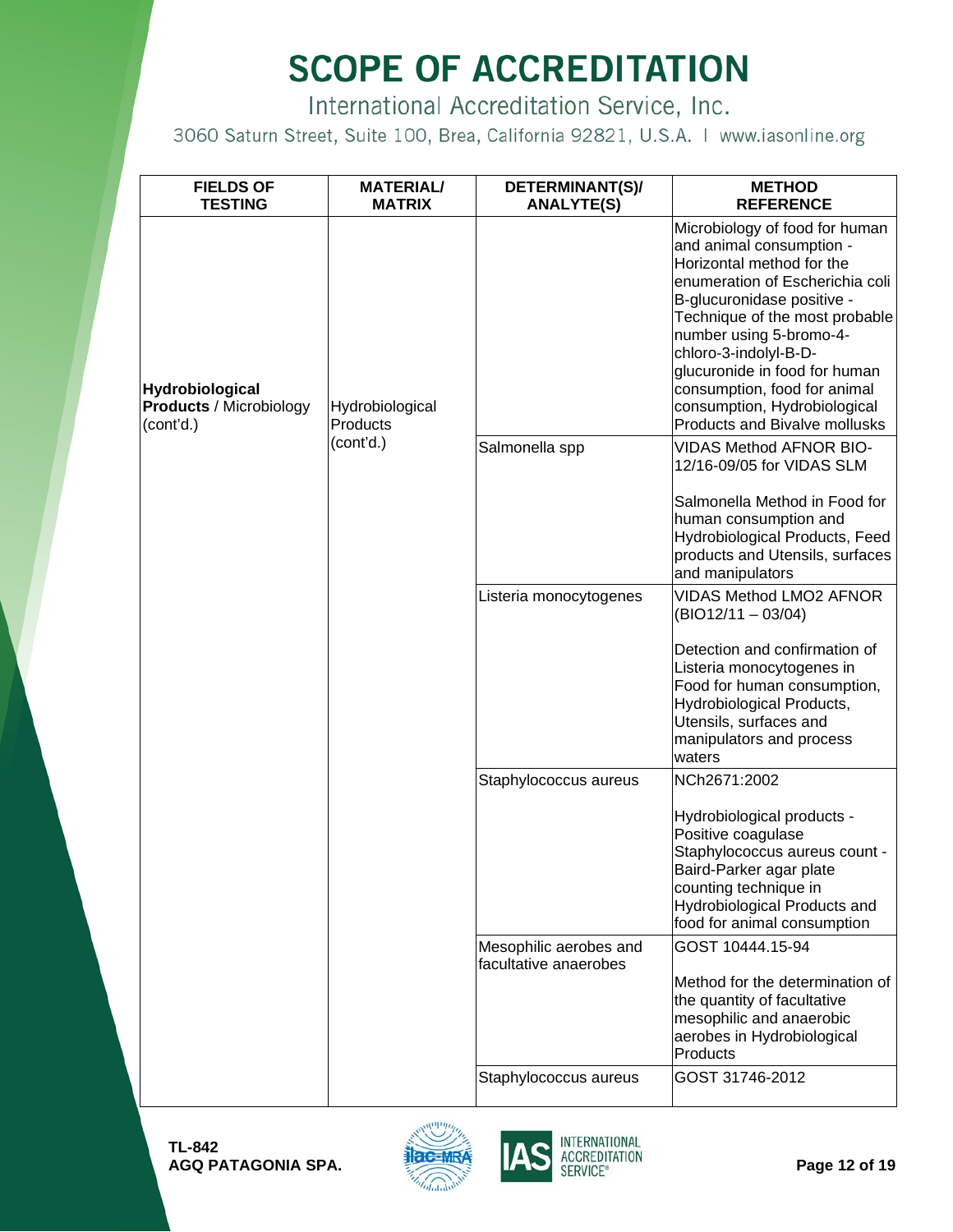International Accreditation Service, Inc.

| <b>FIELDS OF</b><br><b>TESTING</b>                               | <b>MATERIAL/</b><br><b>MATRIX</b>                                         | DETERMINANT(S)/<br><b>ANALYTE(S)</b>                                                                            | <b>METHOD</b><br><b>REFERENCE</b>                                                                                                                                    |
|------------------------------------------------------------------|---------------------------------------------------------------------------|-----------------------------------------------------------------------------------------------------------------|----------------------------------------------------------------------------------------------------------------------------------------------------------------------|
|                                                                  |                                                                           |                                                                                                                 | Methods of detection and<br>determination of the number of<br>coagulase-positive<br>staphylococci and<br>Staphylococcus aureus in<br><b>Hydrobiological Products</b> |
| Hydrobiological<br><b>Products / Microbiology</b><br>(cont'd.)   | Hydrobiological<br>Products<br>(cont'd.)                                  | <b>Total coliforms</b>                                                                                          | GOST R52816-2007<br>Method for the quantification<br>and detection of total coliforms<br>in Hydrobiological Products                                                 |
|                                                                  |                                                                           | Sampling                                                                                                        | <b>LABD NT1</b>                                                                                                                                                      |
|                                                                  |                                                                           |                                                                                                                 | Procedures for sampling in<br>aquatic animals. Sernapesca                                                                                                            |
|                                                                  |                                                                           | Food product including Fish PICH-401<br>sampling                                                                |                                                                                                                                                                      |
|                                                                  |                                                                           |                                                                                                                 | Sampling of hydrobiological<br>products and/or export fishery<br>products                                                                                            |
|                                                                  |                                                                           | Vibrio Parahemolytic                                                                                            | <b>UNE-EN ISO 21872-1</b>                                                                                                                                            |
|                                                                  | Food and<br>hydrobiological<br>products                                   | Norovirus and Hepatitis A                                                                                       | PC-405 based on ISO15216<br>by RT-PCR in Real Time.                                                                                                                  |
| Hydrobiological<br><b>Products / Chemistry</b>                   | Hydrobiological<br>products                                               | Vitamin E                                                                                                       | PC-407<br>by HPLC                                                                                                                                                    |
| Hydrobiological<br>Products / Physical-<br>organoleptic analysis | Fresh<br>Hydrobiological<br>Products, Fresh<br>Processed and<br>Processes | Sensory examination,<br>Gills, Consistency,<br>Abdominal cavity                                                 | Manual of Safety and<br>External appearance, Eyes, Certification, Sernapesca, Part<br>II, Section III, Chapter IV.<br><b>Current Version</b>                         |
|                                                                  |                                                                           |                                                                                                                 | Physical-organoleptic analysis<br>in Fish, Live fishing products,<br>cooled, refrigerated, and<br>processed fish products                                            |
|                                                                  |                                                                           | Sensory examination,<br>Eyes, Musculature,<br>Membranes, Thoracic<br>abdominals, Odor,<br>Presence of melanosis | Manual of Safety and<br>Certification, Sernapesca, Part<br>II, Section III, Chapter IV.<br><b>Current Version</b>                                                    |
|                                                                  |                                                                           |                                                                                                                 | Physical-organoleptic analysis<br>in Crustaceans, Fish, Live<br>fishing products, cooled,<br>refrigerated, and processed fish<br>products                            |
|                                                                  |                                                                           | Sensory examination,<br>General Condition,                                                                      | Manual of Safety and<br>Certification, Sernapesca, Part                                                                                                              |



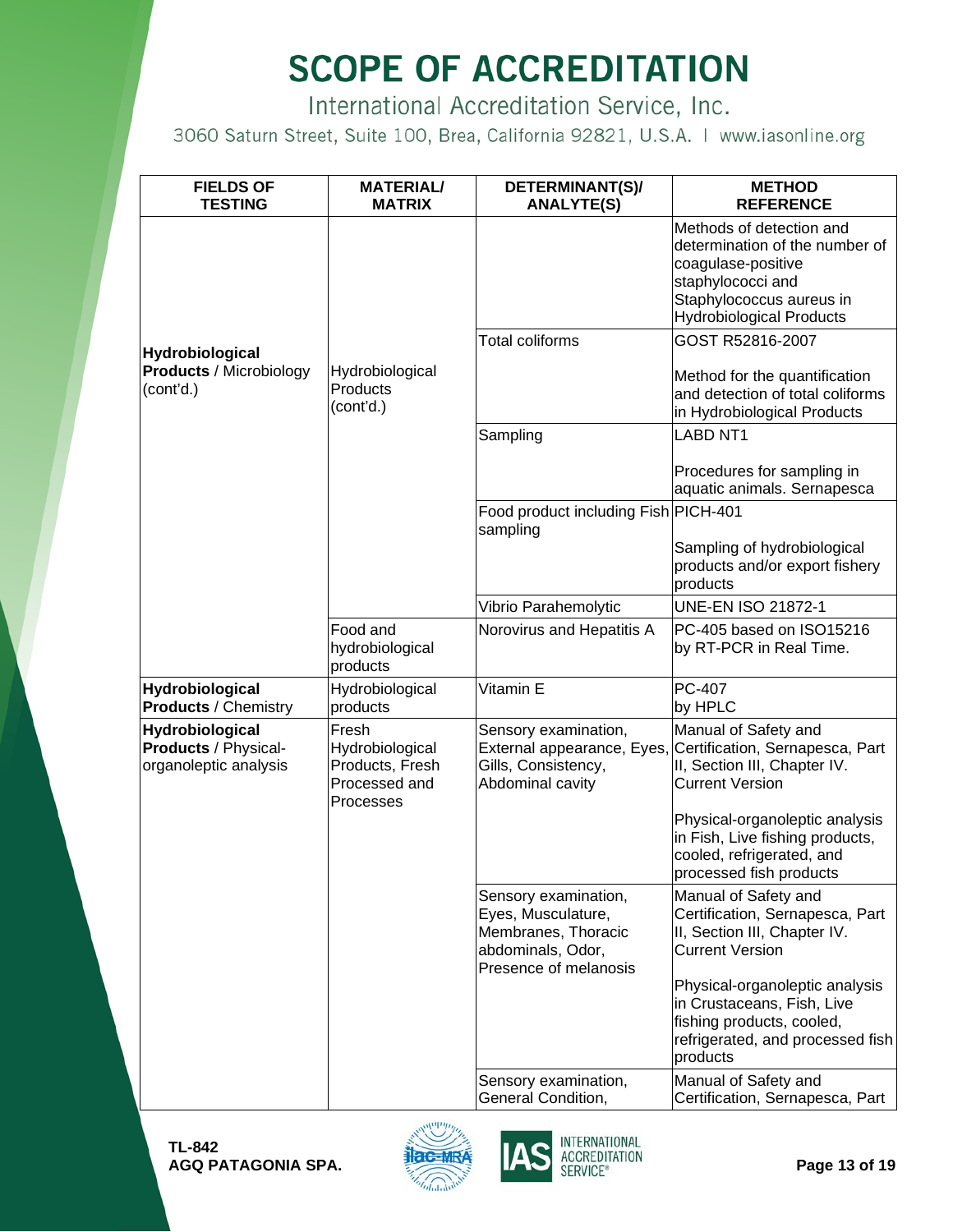International Accreditation Service, Inc.

| <b>FIELDS OF</b><br><b>TESTING</b>                                            | <b>MATERIAL/</b><br><b>MATRIX</b>                                                      | DETERMINANT(S)/<br><b>ANALYTE(S)</b>                                                              | <b>METHOD</b><br><b>REFERENCE</b>                                                                                                                       |
|-------------------------------------------------------------------------------|----------------------------------------------------------------------------------------|---------------------------------------------------------------------------------------------------|---------------------------------------------------------------------------------------------------------------------------------------------------------|
|                                                                               |                                                                                        | Condition of the Shell,<br>Reaction to percussion,<br>Odor, Intervalvular fluid                   | II, Section III, Chapter IV.<br><b>Current Version</b>                                                                                                  |
|                                                                               |                                                                                        |                                                                                                   | Physical-organoleptic analysis<br>in Bivalve molluscs and<br>gastropods, Live fishing<br>products, cooled, refrigerated,<br>and processed fish products |
|                                                                               |                                                                                        | Sensory examination,<br>Species, Presentation,<br>Appearance, Parasites,<br>Odor, Colour, Texture | Manual of Safety and<br>Certification, Sernapesca, Part<br>II, Section III, Chapter IV.<br><b>Current Version</b>                                       |
| Hydrobiological<br>Products / Physical-<br>organoleptic analysis<br>(cont'd.) | Fresh<br>Hydrobiological<br>Products, Fresh<br>Processed and<br>Processes<br>(cont'd.) |                                                                                                   | Physical-organoleptic analysis<br>in Frozen fish and cephalopods<br>(raw or cooked) and Smoked<br>fish product                                          |
|                                                                               |                                                                                        | Sensory examination,<br>Species, Presentation,<br>Appearance, Odor, Colour,<br>Taste              | Manual of Safety and<br>Certification, Sernapesca, Part<br>II, Section III, Chapter IV.<br><b>Current Version</b>                                       |
|                                                                               |                                                                                        |                                                                                                   | Physical-organoleptic analysis<br>in Surimi                                                                                                             |
|                                                                               |                                                                                        | Sensory examination,<br>Species, Presentation,<br>Appearance, Odor, Colour                        | Manual of Safety and<br>Certification, Sernapesca, Part<br>II, Section III, Chapter IV.<br><b>Current Version</b>                                       |
|                                                                               |                                                                                        |                                                                                                   | Physical-organoleptic analysis<br>in Frozen crustaceans (raw or<br>cooked)                                                                              |
|                                                                               |                                                                                        | Sensory examination,<br>Species, Presentation,<br>Appearance, Odor, Texture                       | Manual of Safety and<br>Certification, Sernapesca, Part<br>II, Section III, Chapter IV.<br>Current Version                                              |
|                                                                               |                                                                                        |                                                                                                   | Physical-organoleptic analysis<br>in Bivalve molluscs,<br>gastropods, tunicates and<br>echinoderms frozen (raw or<br>cooked)                            |
|                                                                               |                                                                                        | Sensory examination,<br>External appearance, Odor,<br>Meat, Tentacles (only<br>decapods)          | Manual of Safety and<br>Certification, Sernapesca, Part<br>II, Section III, Chapter IV.<br><b>Current Version</b>                                       |

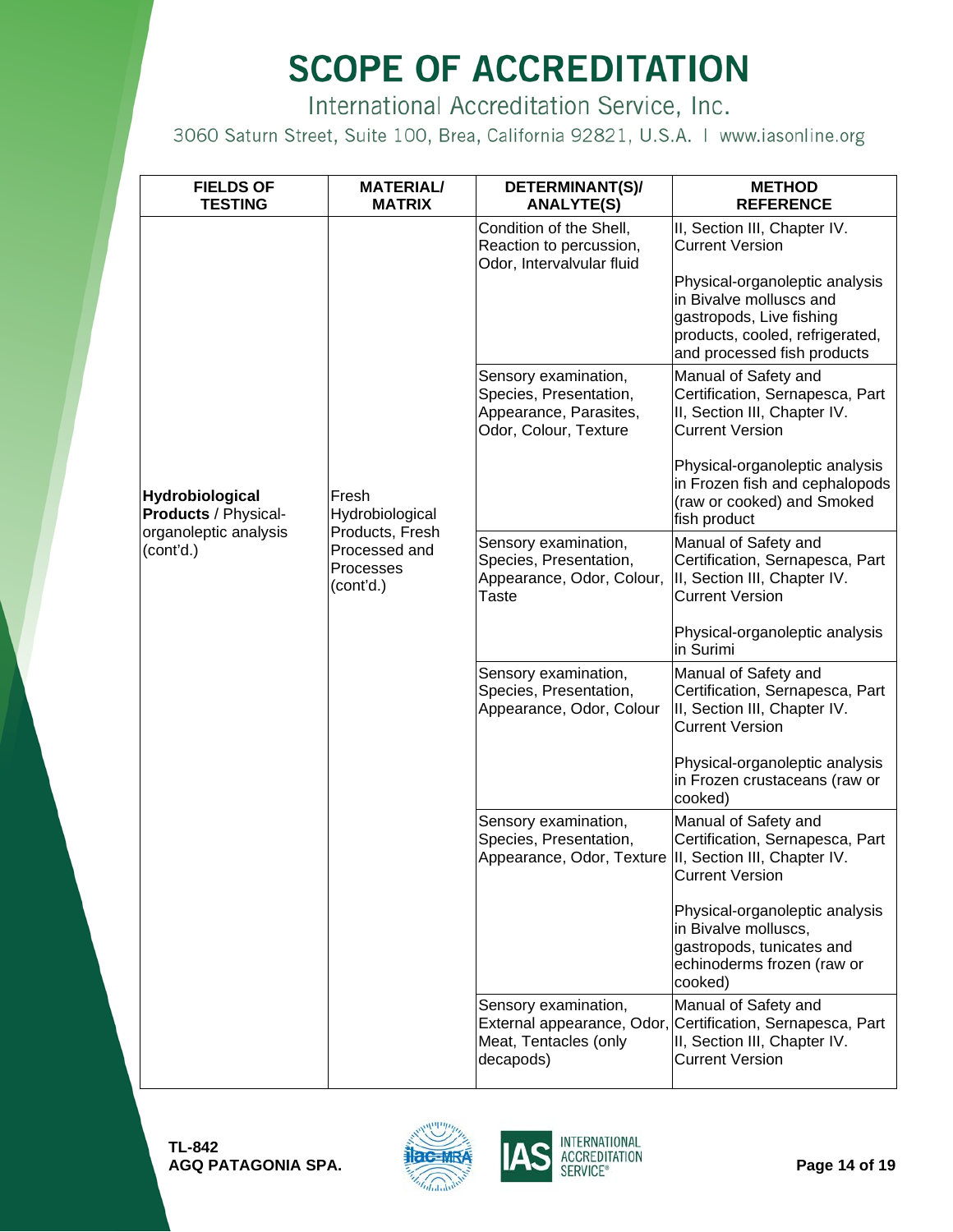International Accreditation Service, Inc.

| <b>FIELDS OF</b><br><b>TESTING</b>                                                       | <b>MATERIAL/</b><br><b>MATRIX</b>                   | DETERMINANT(S)/<br><b>ANALYTE(S)</b>                                                                                                                                                                                                                                                                                                                                               | <b>METHOD</b><br><b>REFERENCE</b>                                                                                                                                                        |
|------------------------------------------------------------------------------------------|-----------------------------------------------------|------------------------------------------------------------------------------------------------------------------------------------------------------------------------------------------------------------------------------------------------------------------------------------------------------------------------------------------------------------------------------------|------------------------------------------------------------------------------------------------------------------------------------------------------------------------------------------|
|                                                                                          |                                                     |                                                                                                                                                                                                                                                                                                                                                                                    | Physical-organoleptic analysis<br>in Cephalopods, Fish, Live<br>fishing products, cooled,<br>refrigerated, and processed fish<br>products                                                |
| Microbiology - General                                                                   | Chemical products<br>and related products           | <b>Bactericide Effectiveness</b>                                                                                                                                                                                                                                                                                                                                                   | UNE-EN 1040 Phase 1<br>Evaluation.                                                                                                                                                       |
|                                                                                          |                                                     |                                                                                                                                                                                                                                                                                                                                                                                    | UNE-EN 1276 Phase 2, Step 1<br>Evaluation                                                                                                                                                |
| Molecular Biology /<br>Pathology<br><b>Molecular Biology /</b><br>Pathology<br>(cont'd.) | Organs and Fluids<br>Organs and Fluids<br>(cont'd.) | Alphavirus salmonis (SAv),<br>Piscirickettsia salmonis<br>(causative of SRS),<br>infectious salmon anemia<br>virus (ISAv), Renibacterium<br>salmoninarum,<br>haemorrhagic septicemia<br>virus (VHSv), infectious<br>hematopoietic necrosis<br>virus (IHNv), epizootic<br>hematopoietic necrosis<br>virus (EHNv), infectious<br>pancreatic necrosis virus<br>(IPNv), Flavobacterium | PC-383 (Rev. 5)<br>Procedure for Analysis of<br>Samples by PCR and RT-PCR<br>in Real Time Based on:<br>LABD/NT2, Sernapesca in<br>Organs and fluids of salmonids                         |
|                                                                                          |                                                     | psychrophilum, Piscine<br>myocarditis virus (PMCv)<br>Piscirickettsia salmonis                                                                                                                                                                                                                                                                                                     | PC-384 (Rev. 3)                                                                                                                                                                          |
|                                                                                          |                                                     | (causative of SRS),<br>Renibacterium<br>salmoninarum (cause of<br>BKD)                                                                                                                                                                                                                                                                                                             | Sample Analysis using<br>Immunofluorescence Based on:<br>LABD / NT2, Sernapesca.<br><b>Effective indirect</b><br>immunofluorescence assay<br>(IFAT) in Organs and fluids of<br>salmonids |
|                                                                                          |                                                     | Sampling of organs of<br>salmonids                                                                                                                                                                                                                                                                                                                                                 | PICH-111 and PICH-114 based<br>on Resolution N° 61 2011                                                                                                                                  |
|                                                                                          |                                                     |                                                                                                                                                                                                                                                                                                                                                                                    | <b>Establishes Specific Health</b><br>Program for active surveillance<br>for high risk diseases for fish.<br>Sernapesca                                                                  |
|                                                                                          |                                                     | Sampling of organs and<br>fluids                                                                                                                                                                                                                                                                                                                                                   | PICH-112 based on Resolution<br>N° 70, 2011                                                                                                                                              |
|                                                                                          |                                                     |                                                                                                                                                                                                                                                                                                                                                                                    | General health sanitary<br>management program for fish<br>reproduction. Sernapesca                                                                                                       |



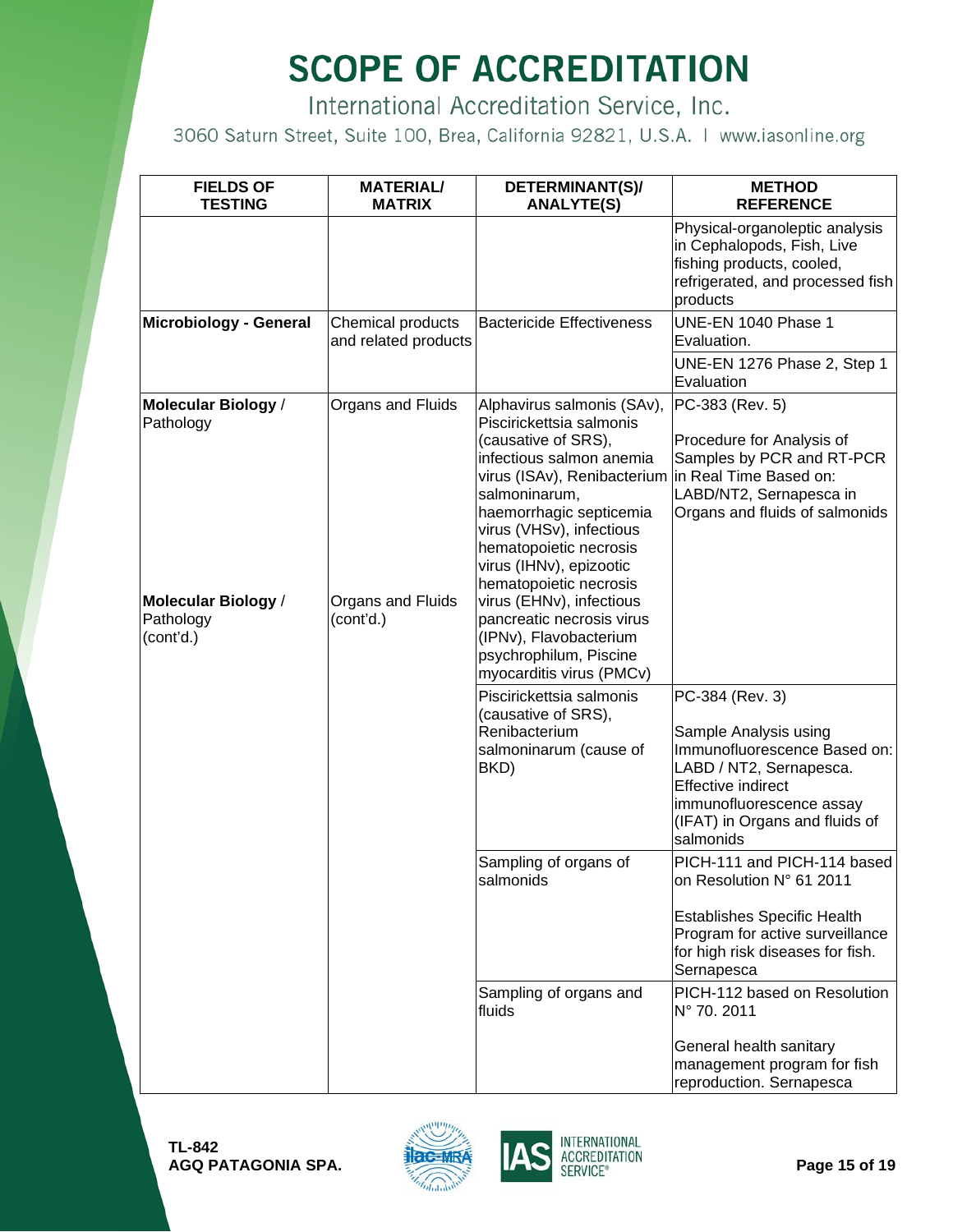International Accreditation Service, Inc.

| <b>FIELDS OF</b><br><b>TESTING</b>      | <b>MATERIAL/</b><br><b>MATRIX</b> | DETERMINANT(S)/<br><b>ANALYTE(S)</b> | <b>METHOD</b><br><b>REFERENCE</b>                                                                                                                                               |
|-----------------------------------------|-----------------------------------|--------------------------------------|---------------------------------------------------------------------------------------------------------------------------------------------------------------------------------|
|                                         |                                   | Sampling of organs of<br>salmonids   | PICH-111 and PICH-114 based<br>on Resolution N°227                                                                                                                              |
|                                         |                                   |                                      | Modifies exempt resolution No.<br>61 of 2003 approves specific<br>sanitary program of active<br>surveillance for High Risk<br>diseases (RAS) in farmed fish                     |
|                                         |                                   | Sampling of organs of<br>salmonids   | PICH-111 and PICH-114 based<br>on Resolution N° 1577 2011                                                                                                                       |
|                                         |                                   |                                      | Establishes specific sanitary<br>program for the surveillance<br>and control of salmon infectious<br>anemia (PSEVC-ISA) and<br>repeals resolutions that<br>indicate. Sernapesca |
|                                         |                                   | Sampling of organs of<br>salmonids   | PICH-111 based on Resolution<br>Nº 3174 2013                                                                                                                                    |
|                                         |                                   |                                      | Establishes specific sanitary<br>program for surveillance and<br>control of Piscirickettsiosis<br>(PSEVC-Piscirickettsiosis).<br>Sernapesca                                     |
| Molecular Biology /<br>Environmental    | Surfaces,<br>Wastewater and       | SARS-COV-2                           | PE-465 (Rev.1)                                                                                                                                                                  |
|                                         | <b>Sludge Samples</b>             |                                      | Detection of SARS-COV-2 by<br>Real time RT-PCR for surfaces,<br>food surfaces, food, drinking<br>water, wastewater and sludge<br>samples (human samples are<br>excluded).       |
| Molecular Biology / Food Food Surfaces, | Food, Drinking                    | SARS-COV-2                           | PE-465 (Rev.1)                                                                                                                                                                  |
|                                         | Water                             |                                      | Detection of SARS-COV-2 by<br>Real time RT-PCR for surfaces,<br>food surfaces, food, drinking<br>water, wastewater and sludge<br>samples (human samples are<br>excluded).       |
| <b>Animal Feed</b>                      | <b>Animal Feed</b>                | Vitamin C Monophosphate              | PC-385 (Rev.3)                                                                                                                                                                  |
|                                         |                                   |                                      | Determination of Ascorbyl-2-<br>Monophosphate in Feed and<br>Premixe Based on C. Brodhag,<br>C. Grunenwald and E. Keck.<br>1997 ROCHE in Fish Feed                              |



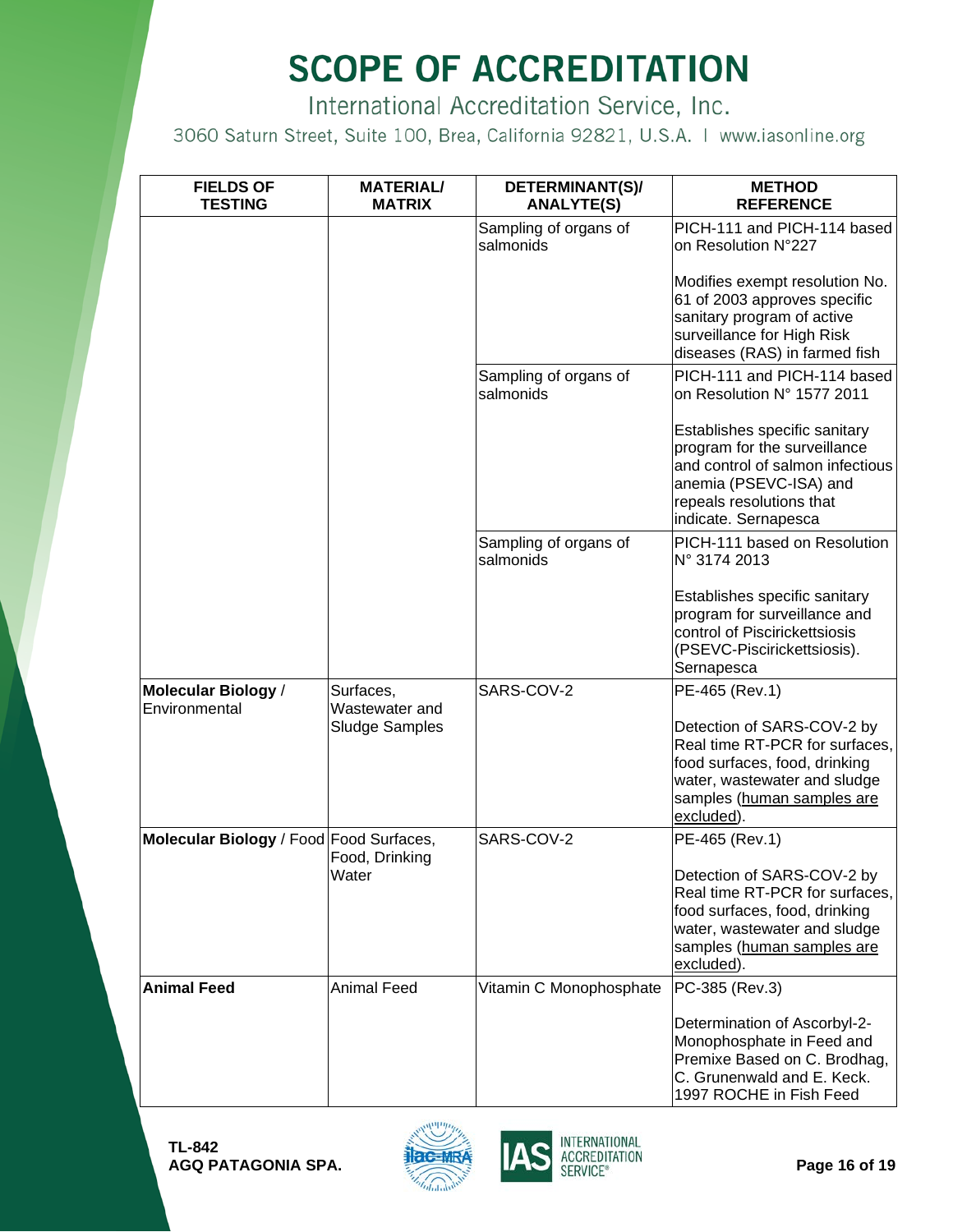International Accreditation Service, Inc.

| <b>FIELDS OF</b><br><b>TESTING</b> | <b>MATERIAL/</b><br><b>MATRIX</b>           | DETERMINANT(S)/<br><b>ANALYTE(S)</b>    | <b>METHOD</b><br><b>REFERENCE</b>                                                                                                                                                                                                                                                                       |
|------------------------------------|---------------------------------------------|-----------------------------------------|---------------------------------------------------------------------------------------------------------------------------------------------------------------------------------------------------------------------------------------------------------------------------------------------------------|
|                                    |                                             | Vitamin E (Tocopherol<br>Acetate)       | PC-386 (Rev.2)<br>Determination of Vitamin E (dl-<br>alpha-tocopheryl acetate) in<br>Dry Vitamin Premixes by HPLC<br>Based on "W. Schüep and P.<br>Hoffman, ROCHE in Fish Feed                                                                                                                          |
|                                    |                                             | Astaxanthin                             | PC-387 (Rev.3)<br>Determination of stabilized<br>Astaxanthin in premixes and<br>feeds Based on Schierle, N.<br>Faccin, V. Riegert version 1.4<br>(02.05.05) ROCHE in Fish<br>Feed                                                                                                                       |
|                                    | Food for Animal<br>Consumption              | <b>Coliforms and Fecal</b><br>Coliforms | NCh2635/1:2001<br>Hydrobiological products -<br>Determination of coliforms -<br>Part 1: Determination of fecal                                                                                                                                                                                          |
| <b>Animal Feed</b><br>(cont'd.)    | Food for Animal<br>Consumption<br>(cont'd.) |                                         | coliforms and coliforms - Most<br>probable number technique<br>(NMP) in food for human<br>consumption, food for animal<br>consumption and<br><b>Hydrobiological Products</b><br>(except live bivalves mollusks)                                                                                         |
|                                    |                                             | Listeria monocytogenes                  | NCh2657:2001<br>Hydrobiological products -<br>Detection of Listeria<br>monocytogenes in food for<br>human consumption, food for<br>animal consumption and<br><b>Hydrobiological Products</b>                                                                                                            |
|                                    |                                             | Listeria monocytogenes                  | NCh2657/2:2007<br>Microbiology of food for human<br>and animal consumption -<br>Horizontal method for the<br>detection and enumeration of<br>Listeria monocytogenes - Part<br>2: Method of enumeration in<br>food for human consumption,<br>food for animal consumption<br>and Hydrobiological Products |
|                                    |                                             | Mesophilic aerobic<br>microorganisms    | NCh2659:2002                                                                                                                                                                                                                                                                                            |



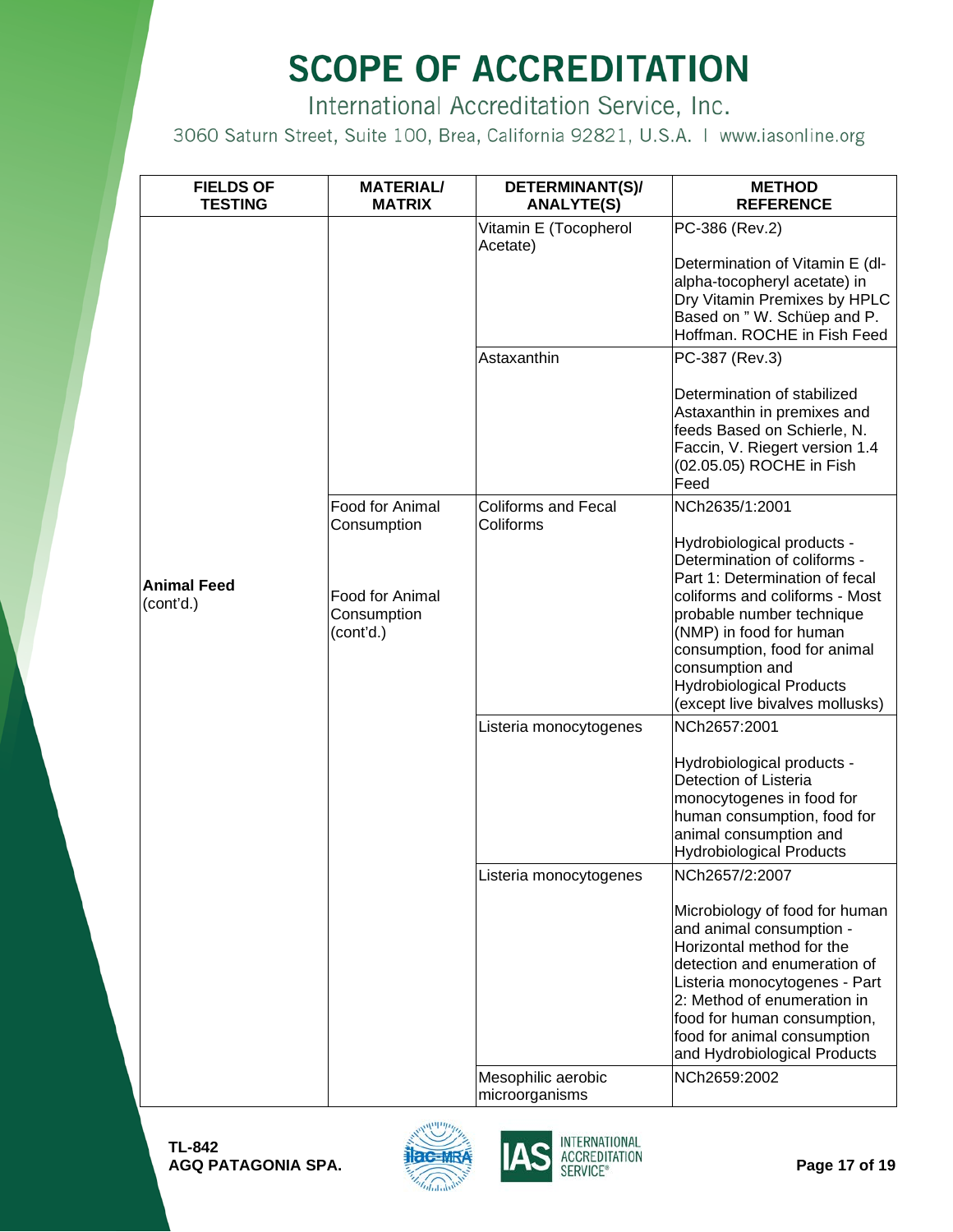International Accreditation Service, Inc.

| <b>FIELDS OF</b><br><b>TESTING</b> | <b>MATERIAL/</b><br><b>MATRIX</b>                  | DETERMINANT(S)/<br><b>ANALYTE(S)</b>          | <b>METHOD</b><br><b>REFERENCE</b>                                                                                                                                                                                                                                                                                                                                                |
|------------------------------------|----------------------------------------------------|-----------------------------------------------|----------------------------------------------------------------------------------------------------------------------------------------------------------------------------------------------------------------------------------------------------------------------------------------------------------------------------------------------------------------------------------|
|                                    |                                                    |                                               | Hydrobiological products -<br>Determination of mesophilic<br>aerobic microorganisms - Plate<br>counting technique at 35 ° C in<br>food for human consumption<br>(except dairy products), food for<br>animal consumption and<br><b>Hydrobiological Products</b>                                                                                                                   |
|                                    |                                                    | Staphylococcus aureus<br>coagulase positive   | NCh2671:2002<br>Hydrobiological products -<br>Positive coagulase                                                                                                                                                                                                                                                                                                                 |
|                                    |                                                    |                                               | Staphylococcus aureus count -<br>Baird-Parker agar plate<br>counting technique in food for<br>human consumption and food<br>for animal consumption                                                                                                                                                                                                                               |
|                                    |                                                    | Salmonella                                    | NCh2675:2002                                                                                                                                                                                                                                                                                                                                                                     |
| <b>Animal Feed</b><br>(cont'd.)    | <b>Food for Animal</b><br>Consumption<br>(cont'd.) |                                               | Hydrobiological products -<br>Salmonella detection in food for<br>human consumption, food for<br>animal consumption and<br><b>Hydrobiological Products</b>                                                                                                                                                                                                                       |
|                                    |                                                    | Enterobacteriaceae                            | NCh2676:2002                                                                                                                                                                                                                                                                                                                                                                     |
|                                    |                                                    |                                               | Hydrobiological products -<br>Determination of<br>Enterobacteriaceae without<br>resuscitation - NMP technique<br>and plate counting technique in<br>food for human consumption,<br>food for animal consumption<br>and Hydrobiological Products                                                                                                                                   |
|                                    |                                                    | Escherichia coli ß-<br>glucuronidase-positive | NCh3056:2007                                                                                                                                                                                                                                                                                                                                                                     |
|                                    |                                                    |                                               | Microbiology of food for human<br>and animal consumption -<br>Horizontal method for the<br>enumeration of Escherichia coli<br>B-glucuronidase positive -<br>Technique of the most probable<br>number using 5-bromo-4-<br>chloro-3-indolyl-B-D-<br>glucuronide in food for human<br>consumption, food for animal<br>consumption, Hydrobiological<br>Products and Bivalve mollusks |